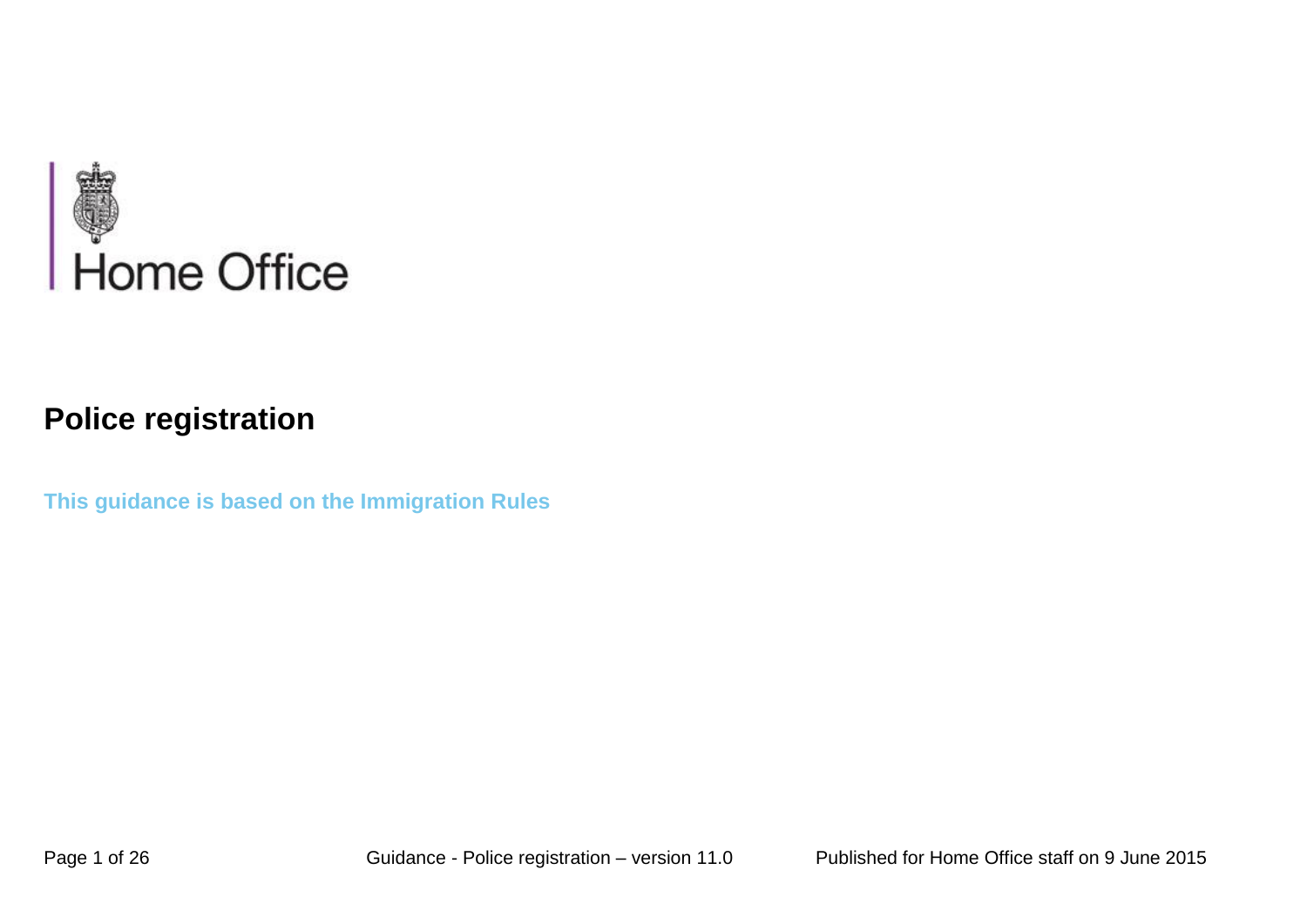#### <span id="page-1-0"></span>**About this guidance**

|                           | This guidance tells you about the police registration requirement of part 10 of the                                                                                  | In this section                 |
|---------------------------|----------------------------------------------------------------------------------------------------------------------------------------------------------------------|---------------------------------|
| Who needs to register     | Immigration Rules paragraphs 325 and 326.                                                                                                                            |                                 |
| with the police           |                                                                                                                                                                      | <b>Changes to this</b>          |
| <b>Imposing police</b>    | Changes to this guidance – This page tells you what has changed since the previous<br>version of this guidance.                                                      | guidance                        |
| registration              |                                                                                                                                                                      | Contact                         |
|                           | Contacts – This page tells you who to contact for help if your senior caseworker or line                                                                             |                                 |
| Required to register in   | manager can't answer your question.                                                                                                                                  | Information owner               |
| error                     |                                                                                                                                                                      |                                 |
|                           | Information owner – This page tells you about this version of the guidance and who owns it.                                                                          | <b>Related links</b>            |
| Disposal of police        |                                                                                                                                                                      | Links to staff intranet         |
| registration certificates | Safeguard and promote child welfare – This page explains your duty to safeguard and<br>promote the welfare of children and tells you where to find more information. | removed                         |
| <b>Transfer of police</b> |                                                                                                                                                                      |                                 |
| registration requirement  |                                                                                                                                                                      | <b>Entry clearance officers</b> |
| to a new passport         |                                                                                                                                                                      | and Border Force                |
|                           |                                                                                                                                                                      | officers (before entry          |
|                           |                                                                                                                                                                      | and on entry to the UK)         |
|                           |                                                                                                                                                                      |                                 |
|                           |                                                                                                                                                                      | <b>External links</b>           |
|                           |                                                                                                                                                                      | <b>Immigration Rules:</b>       |
|                           |                                                                                                                                                                      | Paragraphs 325 and              |
|                           |                                                                                                                                                                      | <u>326</u>                      |
|                           |                                                                                                                                                                      |                                 |
|                           |                                                                                                                                                                      | <b>Immigration Rules</b>        |
|                           |                                                                                                                                                                      | <b>Appendix 2</b>               |
|                           |                                                                                                                                                                      |                                 |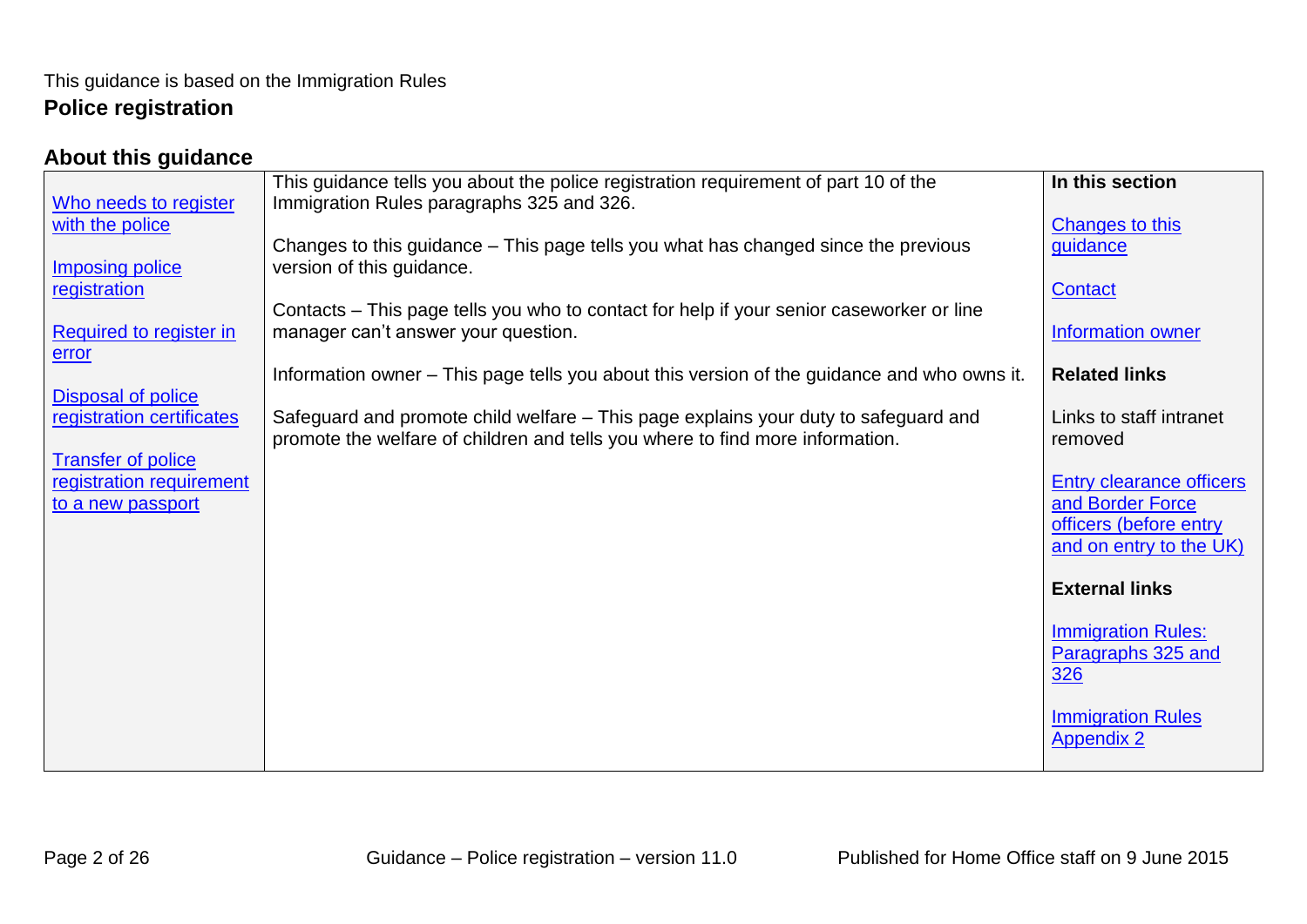# <span id="page-2-0"></span>**Changes to this guidance**

| Who needs to register<br>Date of the change<br>Details of the change<br>Contact<br>with the police<br>9 June 2015<br>• update of OVRO address<br>Information owner<br>• update on administrative review<br><b>Imposing police</b><br>minor house keeping changes<br>$\bullet$<br>Link to staff intranet<br>registration<br>removed<br>12 January 2015<br>Change request:<br>Required to register in<br>error                                                      | About this guidance | This page lists changes to the 'Police registration' guidance, with the most recent at the top. | See also |
|-------------------------------------------------------------------------------------------------------------------------------------------------------------------------------------------------------------------------------------------------------------------------------------------------------------------------------------------------------------------------------------------------------------------------------------------------------------------|---------------------|-------------------------------------------------------------------------------------------------|----------|
| o wording added about administrative<br><b>Disposal of police</b><br>reviews<br>registration certificates<br>25 February 2014<br>Six month review by the modernised guidance<br><b>Transfer of police</b><br>team:<br>registration requirement<br>to a new passport<br>minor housekeeping changes<br>$\bullet$<br>For previous changes to this guidance you will<br>find all earlier versions in the archive. See<br>related link: Police registration - archive. |                     | Required to register in error:                                                                  |          |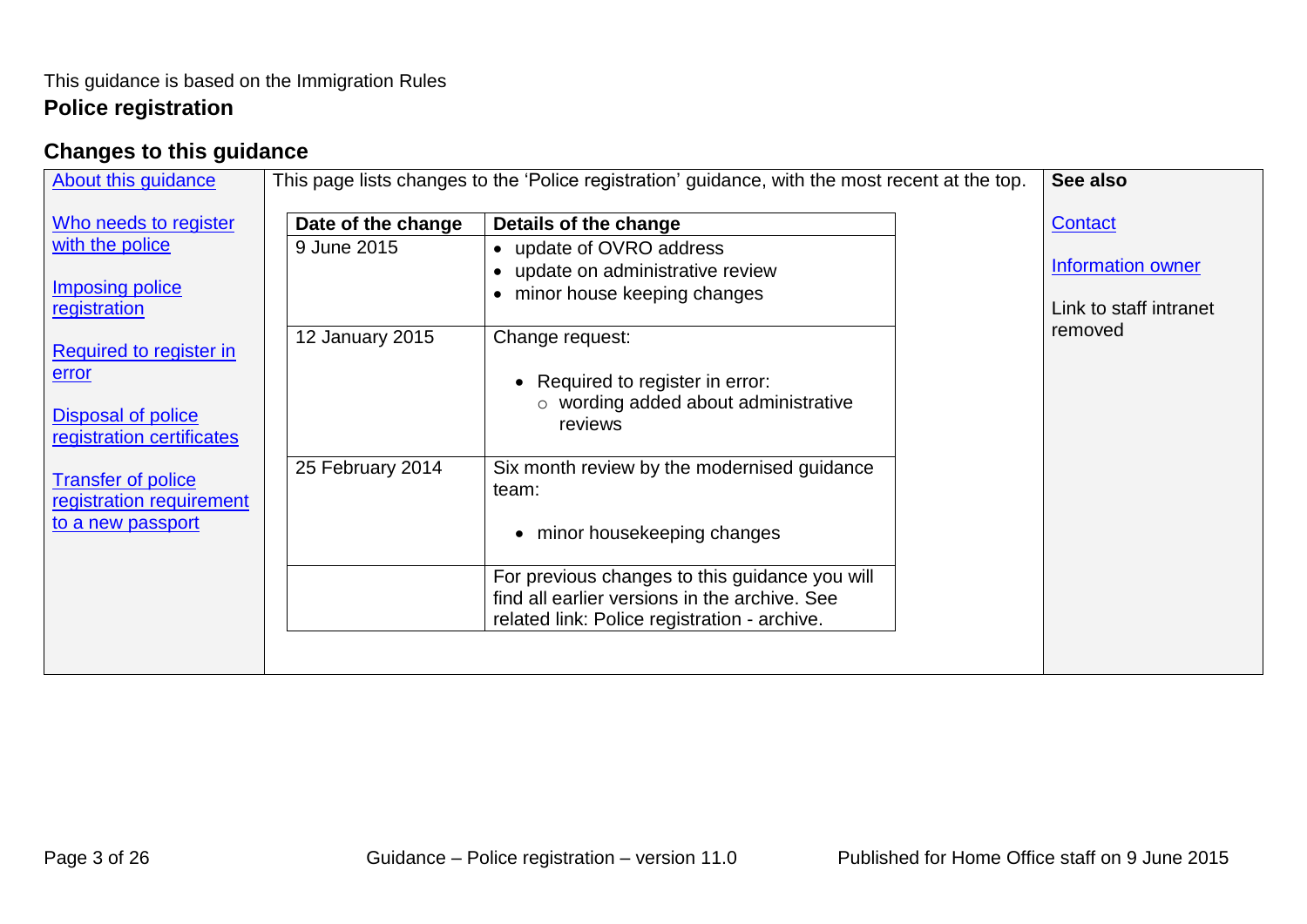# <span id="page-3-0"></span>**Who needs to register with the police**

| About this guidance                    | This section tells you who needs to register with the police and who is exempt from             | In this section                               |
|----------------------------------------|-------------------------------------------------------------------------------------------------|-----------------------------------------------|
|                                        | registering.                                                                                    |                                               |
| <b>Imposing police</b><br>registration | Who is required to register                                                                     | <b>Exemption from</b><br>registration         |
|                                        | Under part 10 paragraphs 325 and 326 of the Immigration Rules, the requirement to register      |                                               |
| Required to register in                | with the police should normally be imposed on a person:                                         | <b>Dependants</b>                             |
| error                                  |                                                                                                 |                                               |
|                                        | aged 16 or over who is:<br>$\bullet$                                                            | Dual nationals and other                      |
| Disposal of police                     | $\circ$ a national or citizen of a country or territory listed in appendix 2 to the rules - see | travel documents                              |
| registration certificates              | related link: Immigration Rules Appendix 2                                                      | <b>External links</b>                         |
| <b>Transfer of police</b>              | $\circ$ a stateless person<br>o a person holding a non-national travel document                 |                                               |
| registration requirement               | $\circ$ given limited leave to enter the UK for longer than 6 months                            | <b>Immigration Rules:</b>                     |
| to a new passport                      | o given limited leave to remain allowing them to remain in the UK for longer than 6             | Paragraphs 325 and                            |
|                                        | months from the date of their arrival in the UK                                                 | 326                                           |
|                                        |                                                                                                 |                                               |
|                                        | For more information on Appendix 2, see external link.                                          | <b>Immigration Rules</b><br><b>Appendix 2</b> |
|                                        | There are certain exceptions to the above. For more see link to Exemption from registration.    |                                               |
|                                        |                                                                                                 |                                               |
|                                        | The requirement to register can be imposed by:                                                  |                                               |
|                                        |                                                                                                 |                                               |
|                                        | • an entry clearance officer (ECO)                                                              |                                               |
|                                        | a Home Office officer                                                                           |                                               |
|                                        | • a Border Force officer                                                                        |                                               |
|                                        | • a caseworker on behalf of the Secretary of State                                              |                                               |
|                                        | The applicant must report to the police within 7 days of either:                                |                                               |
|                                        | • obtaining leave (in the UK)                                                                   |                                               |
|                                        | • arriving in the country if the requirement is in the entry clearance vignette, or if it has   |                                               |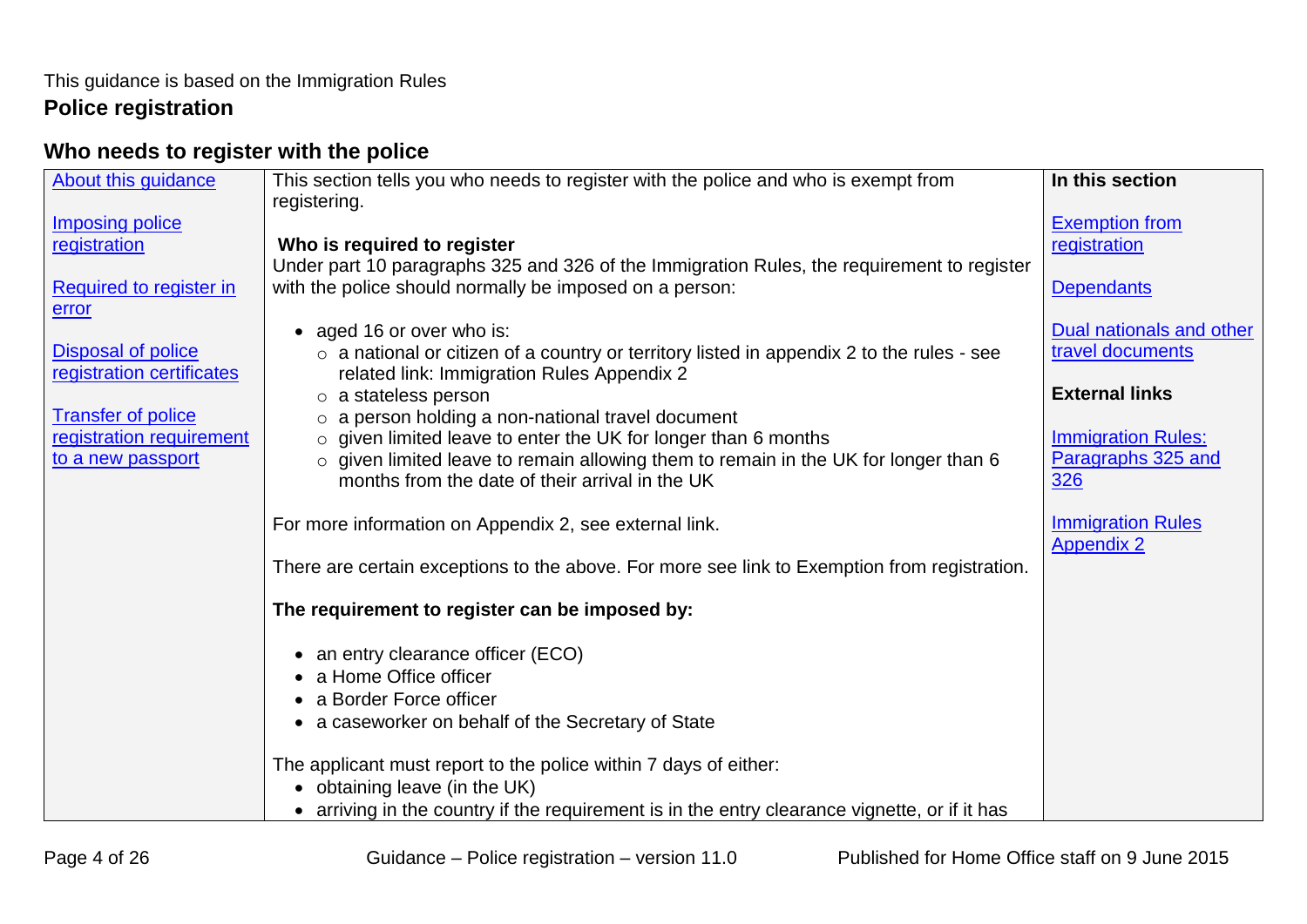This guidance is based on the Immigration Rules

| been imposed by a Border Force officer                                                                                                                                                                                                                                                                        |  |
|---------------------------------------------------------------------------------------------------------------------------------------------------------------------------------------------------------------------------------------------------------------------------------------------------------------|--|
| • receiving their biometric residence permit                                                                                                                                                                                                                                                                  |  |
| For information on where a person must register with the police, see related link: Where to<br>register with the police.                                                                                                                                                                                      |  |
| Once registered, the police will give the applicant a police registration certificate (PRC)<br>which shows they have complied with the requirement to register.                                                                                                                                               |  |
| The applicant must inform the police of any changes to the information they have provided<br>whilst they are still in the UK and subject to the requirement to register with the police.                                                                                                                      |  |
| See related links for guidance on:                                                                                                                                                                                                                                                                            |  |
| • exemption from registration                                                                                                                                                                                                                                                                                 |  |
| • dependants                                                                                                                                                                                                                                                                                                  |  |
| • dual nationals and other travel documents                                                                                                                                                                                                                                                                   |  |
| Imposing the requirement in other cases<br>If you believe it is necessary you can impose a condition to register with the police, to make<br>sure the person complies with the terms of their leave to enter. The person must be a<br>foreign national aged 16 years or over (paragraph 326(3) of the rules). |  |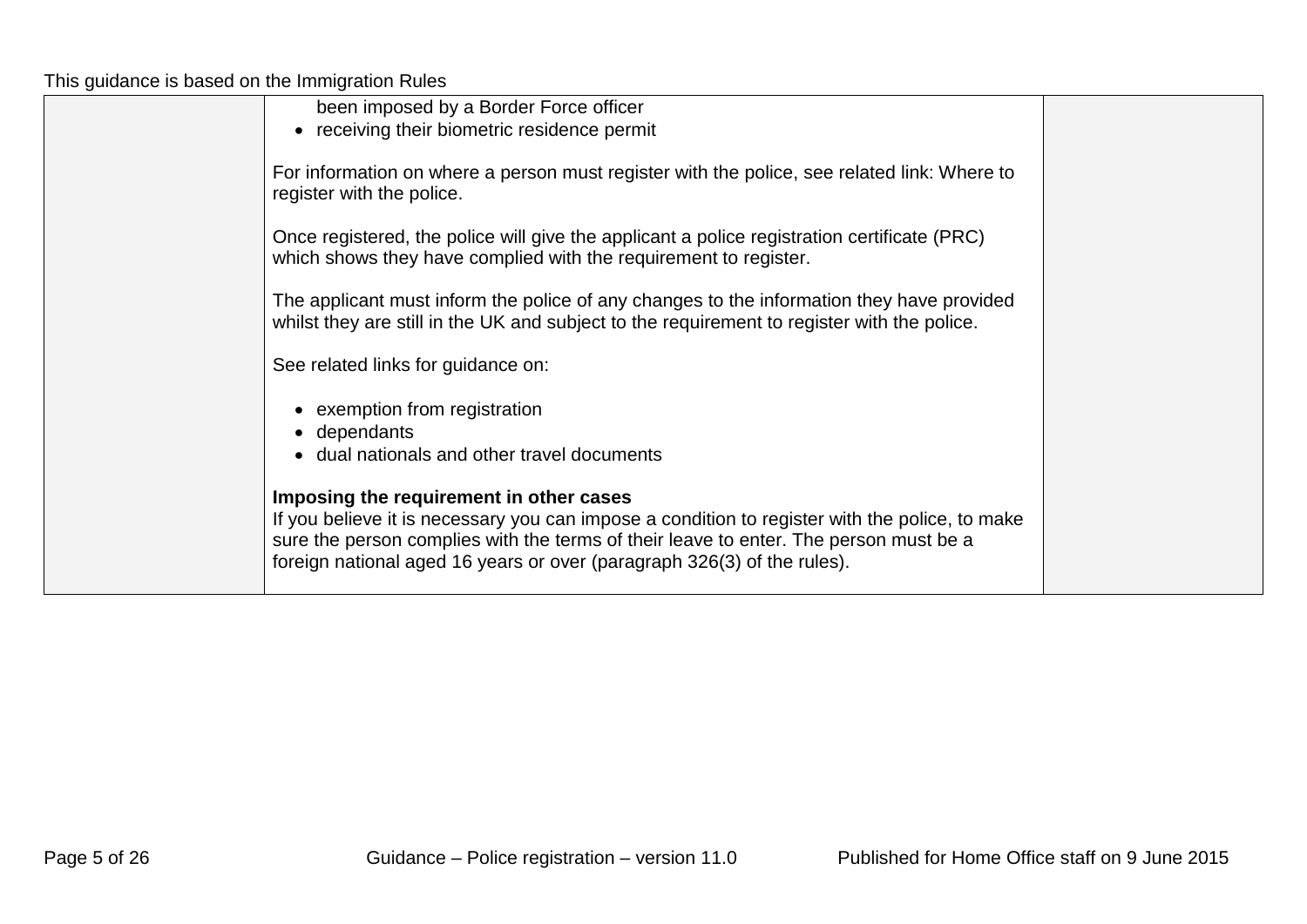#### <span id="page-5-0"></span>**Exemption from registration**

| About this guidance                                    | This page tells you about exemptions from the requirement to register with the police.                                                                                                                                                                                                    | In this section                                    |
|--------------------------------------------------------|-------------------------------------------------------------------------------------------------------------------------------------------------------------------------------------------------------------------------------------------------------------------------------------------|----------------------------------------------------|
| Who needs to register<br>with the police               | The following are exempt from the requirement to register:                                                                                                                                                                                                                                | <b>Dependants</b>                                  |
| <b>Imposing police</b><br>registration                 | • those granted indefinite leave to enter or remain<br>spouses, civil partners, unmarried partners, and same-sex partners of people settled<br>$\bullet$                                                                                                                                  | Dual nationals and other<br>travel documents       |
| Required to register in                                | here who are granted leave to enter or remain in the UK on that basis<br>a recognized refugee<br>$\bullet$<br>family members of European Economic Area (EEA) and Swiss nationals                                                                                                          | <b>Related links</b>                               |
| error<br><b>Disposal of police</b>                     | seasonal agricultural workers<br>$\bullet$<br>Tier 5 (Temporary workers) sponsored as an overseas government employee, or<br>private servant in a diplomatic household                                                                                                                    | Link to staff intranet<br>removed                  |
| registration certificates<br><b>Transfer of police</b> | Tier 2 (Ministers of religion)<br>$\bullet$<br>those exercising access rights to a child resident in the UK                                                                                                                                                                               | <b>External links</b><br><b>Immigration Rules:</b> |
| registration requirement<br>to a new passport          | parents of a child at school in the UK granted leave to enter or remain on that basis<br>dependants of a person who is not required to register (except dependants of off-shore<br>workers)                                                                                               | Paragraphs 325 and<br>326                          |
|                                                        | members of non-NATO (North Atlantic Treaty Organisation) forces admitted for<br>courses at British military establishments or with private companies (Course F) - for<br>more information see related link: Armed forces: exempt from immigration control<br>community service volunteers | <b>Immigration Rules</b><br><b>Appendix 2</b>      |
|                                                        | civilian components of NATO forces<br>$\bullet$<br>non-visa nationals who are employees of contractors to United States of America<br>(USA) armed forces in the UK                                                                                                                        |                                                    |
|                                                        | non-visa nationals who are employees of the American Battle Monuments Commission<br>$\bullet$                                                                                                                                                                                             |                                                    |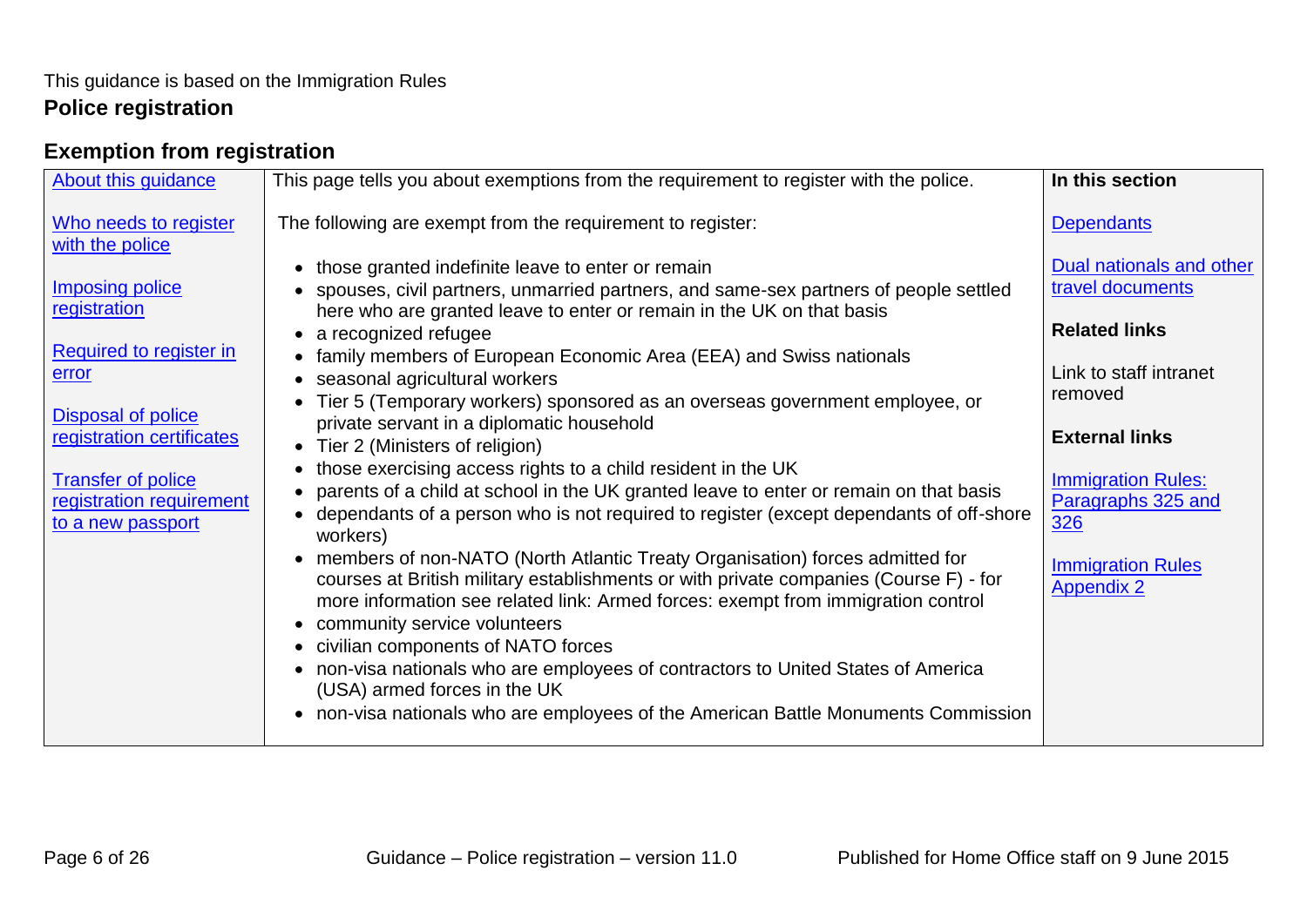# <span id="page-6-0"></span>**Dependants**

| About this guidance                      | This page tells you when to impose the requirement to register with the police on<br>dependants.                                                           | In this section                       |
|------------------------------------------|------------------------------------------------------------------------------------------------------------------------------------------------------------|---------------------------------------|
| Who needs to register<br>with the police | Dependants aged 16 or over need to register with the police if they:                                                                                       | <b>Exemption from</b><br>registration |
|                                          |                                                                                                                                                            |                                       |
| Imposing police                          | are a dependant of someone who needs to register<br>$\bullet$                                                                                              | Dual nationals and other              |
| registration                             | meet the criteria of those who need to register- for more information, see link on left:<br>Who needs to register with the police                          | travel documents                      |
| Required to register in                  |                                                                                                                                                            |                                       |
| error                                    | Dependants of those exempt from registration do not need to register. The exception to this<br>is dependants of off-shore workers who do need to register. |                                       |
| <b>Disposal of police</b>                |                                                                                                                                                            |                                       |
| registration certificates                | For more information on those exempt from registration, see related link: Exemption from<br>registration.                                                  |                                       |
| <b>Transfer of police</b>                |                                                                                                                                                            |                                       |
| registration requirement                 |                                                                                                                                                            |                                       |
| to a new passport                        |                                                                                                                                                            |                                       |
|                                          |                                                                                                                                                            |                                       |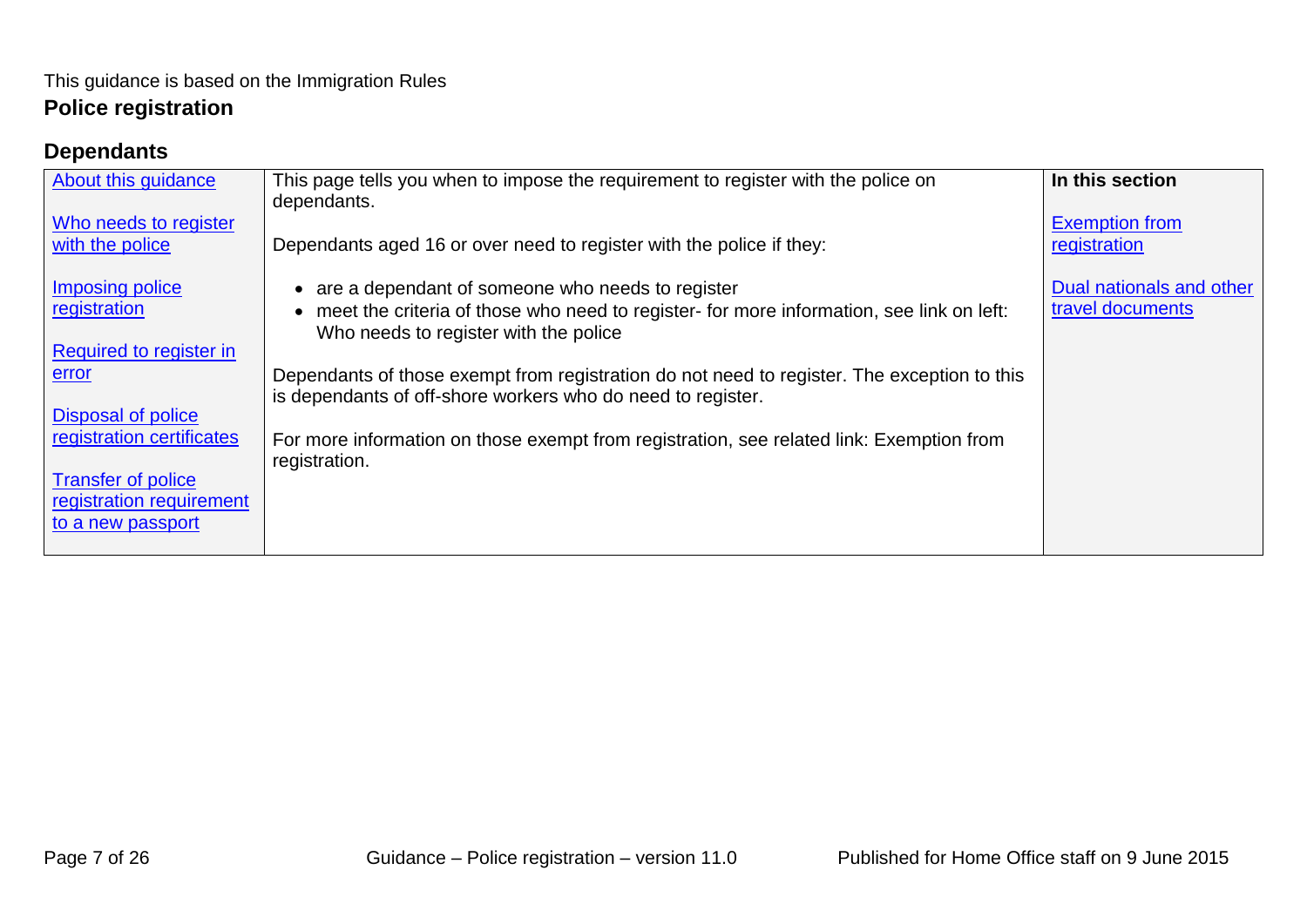### <span id="page-7-0"></span>**Dual nationals and other travel documents**

| <b>About this guidance</b> | This page tells you when to impose the condition to register with the police on dual             | In this section          |
|----------------------------|--------------------------------------------------------------------------------------------------|--------------------------|
|                            | nationals, and people holding Turkish Republic of Northern Cyprus travel documents and           |                          |
| Who needs to register      | passports issued by Special Administrative Region of Hong Kong or Macao.                         | <b>Exemption from</b>    |
| with the police            |                                                                                                  | registration             |
|                            | <b>Dual nationals</b>                                                                            |                          |
| <b>Imposing police</b>     | A person with dual nationality only needs to register with the police if both nationalities they | <b>Dependants</b>        |
| registration               | hold are listed in Appendix 2 of the Immigration Rules.                                          |                          |
|                            |                                                                                                  | <b>External links</b>    |
| Required to register in    | If one of their nationalities is not in Appendix 2 they do not need to register.                 |                          |
| <u>error</u>               |                                                                                                  | <b>Immigration Rules</b> |
|                            | For the list in Appendix 2, see related link.                                                    | <b>Appendix 2</b>        |
| Disposal of police         |                                                                                                  |                          |
| registration certificates  | Travel documents issued by the Turkish Republic of Northern Cyprus                               |                          |
|                            | Turkish nationals who hold travel documents issued by the Turkish Republic of Northern           |                          |
| <b>Transfer of police</b>  | Cyprus need to register with the police.                                                         |                          |
| registration requirement   |                                                                                                  |                          |
| to a new passport          | Citizens of the Republic of Cyprus who hold these documents do not need to register with         |                          |
|                            | the police.                                                                                      |                          |
|                            |                                                                                                  |                          |
|                            | Passports issued by Special Administrative Region of Hong Kong or Macao                          |                          |
|                            | A person who holds a passport issued by the Special Administrative Region of either Hong         |                          |
|                            | Kong or Macao is classed as a Chinese national and needs to register.                            |                          |
|                            |                                                                                                  |                          |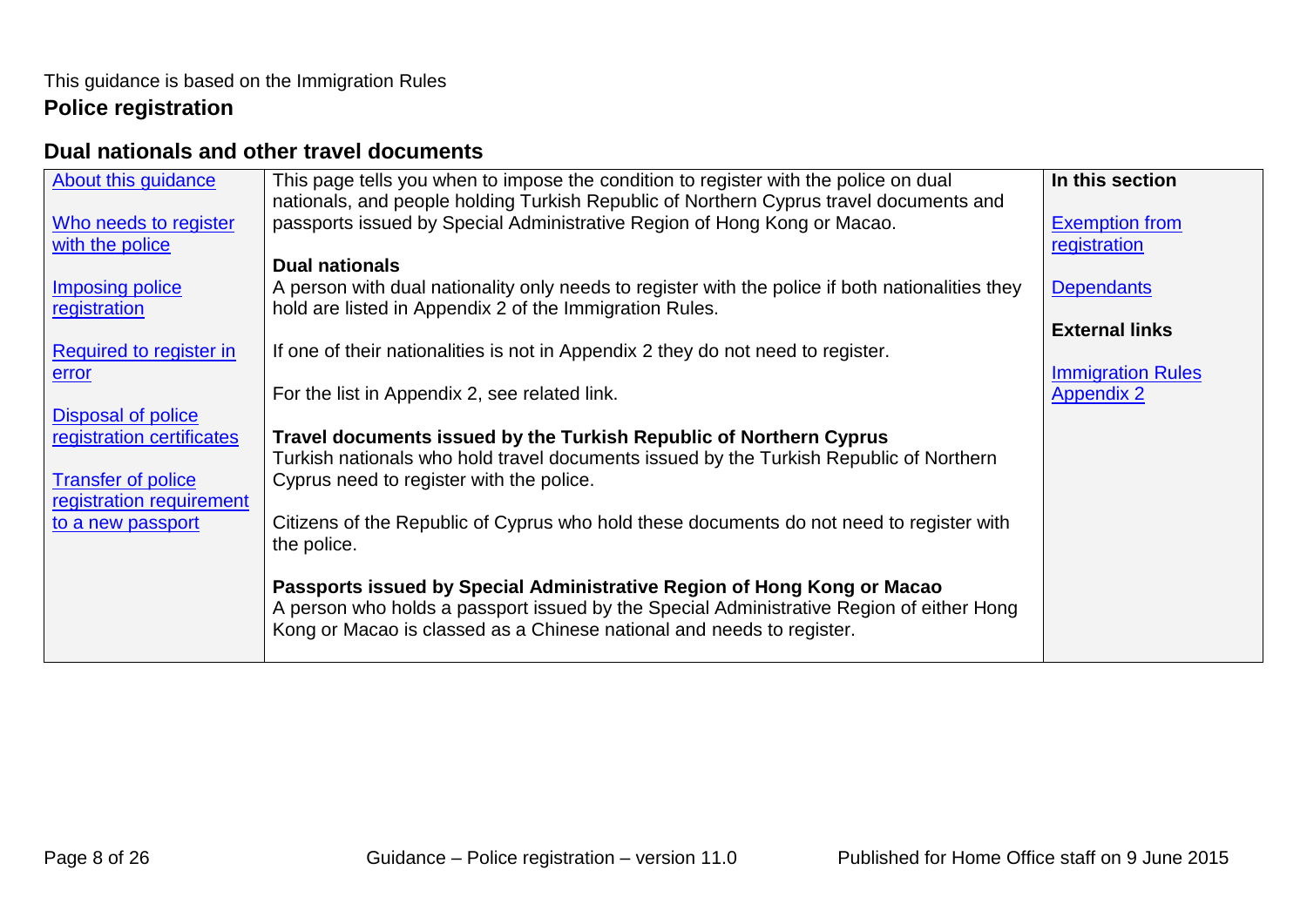# <span id="page-8-0"></span>**Imposing police registration**

| About this guidance                                                                                                                                                                                                       | This section tells you how to impose the requirement to register with the police.                                                                                                                                                                                          | In this section                                                                                                                                                                                                                                                                     |
|---------------------------------------------------------------------------------------------------------------------------------------------------------------------------------------------------------------------------|----------------------------------------------------------------------------------------------------------------------------------------------------------------------------------------------------------------------------------------------------------------------------|-------------------------------------------------------------------------------------------------------------------------------------------------------------------------------------------------------------------------------------------------------------------------------------|
| Who is and who is not<br>required to register<br>Required to register in<br><u>error</u><br>Disposal of police<br>registration certificates<br><b>Transfer of police</b><br>registration requirement<br>to a new passport | It covers:<br>Entry Clearance officers and Border Force officers (before entry and on entry to the<br>UK)<br>caseworkers (after entry to the UK)<br>where to register with the police<br>people who have failed to register<br>• people who become exempt from registering | Entry clearance officers<br>and Border Force<br>officers (before entry<br>and on entry to the UK)<br><b>Caseworkers (after</b><br>entry to the UK)<br>Where to register with<br>the police<br>People who have failed<br>to register<br>People who become<br>exempt from registering |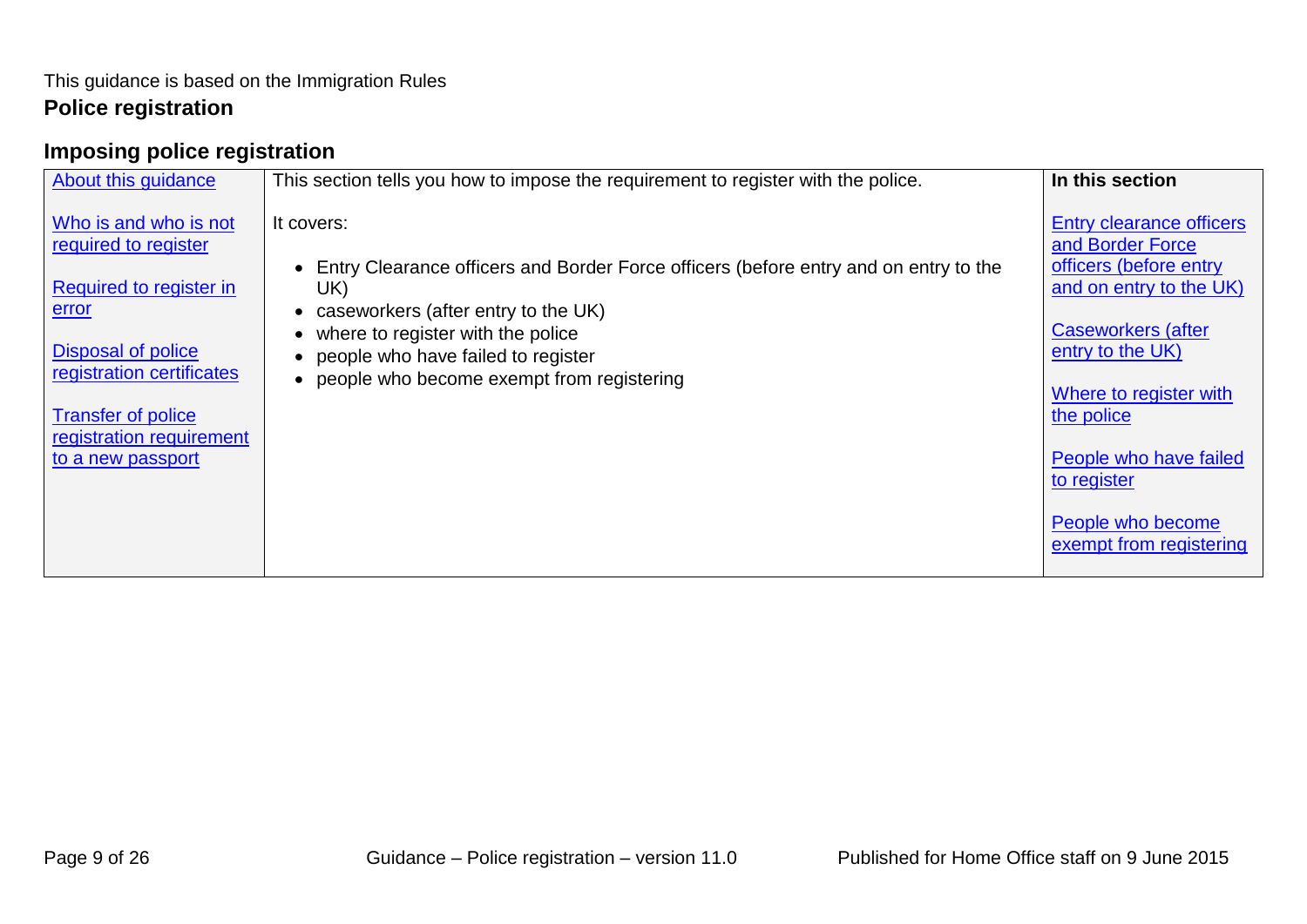### <span id="page-9-0"></span>**Entry clearance officers and Border Force officers (before entry and on entry to the UK)**

| About this guidance         | This page tells you how to impose the requirement to register with the police when issuing   | In this section                                     |
|-----------------------------|----------------------------------------------------------------------------------------------|-----------------------------------------------------|
|                             | entry clearance or granting entry to the UK.                                                 |                                                     |
| Who needs to                |                                                                                              | <b>Caseworkers (after entry</b>                     |
| register with the           | <b>Entry clearance officers</b>                                                              | to the UK)                                          |
| police                      | If a person needs to register with the police, you must make sure the entry clearance        |                                                     |
|                             | vignette states registration is necessary.                                                   | Where to register with                              |
| <b>Imposing police</b>      |                                                                                              | the police                                          |
| registration                | You must choose the correct option for category D visas (long term) on Proviso to impose     |                                                     |
|                             | the police registration requirement. The endorsement must read – 'Police registration within | People who have failed                              |
| <b>Required to register</b> | 7 days of arrival'.                                                                          | to register                                         |
| in error                    |                                                                                              |                                                     |
|                             | <b>Border Force officers</b>                                                                 | People who become                                   |
| Disposal of police          | If you impose the requirement to register at a port of entry, you must:                      | exempt from registering                             |
| registration                |                                                                                              |                                                     |
| certificates                | show the requirement on the vignette or endorse it clearly in the passport<br>$\bullet$      | <b>External links</b>                               |
|                             | note the requirement on the landing card                                                     |                                                     |
| <b>Transfer of police</b>   | record the person's address on the landing card<br>$\bullet$                                 | <b>Immigration Rules:</b><br>Paragraphs 325 and 326 |
| registration                |                                                                                              |                                                     |
| requirement to a            | If a person presents an incorrect vignette or the requirement to register has not been       | <b>Immigration Rules</b>                            |
| new passport                | endorsed in the passport, it is still possible for you to impose the condition to register.  | <b>Appendix 2</b>                                   |
|                             |                                                                                              |                                                     |
|                             |                                                                                              |                                                     |
|                             |                                                                                              |                                                     |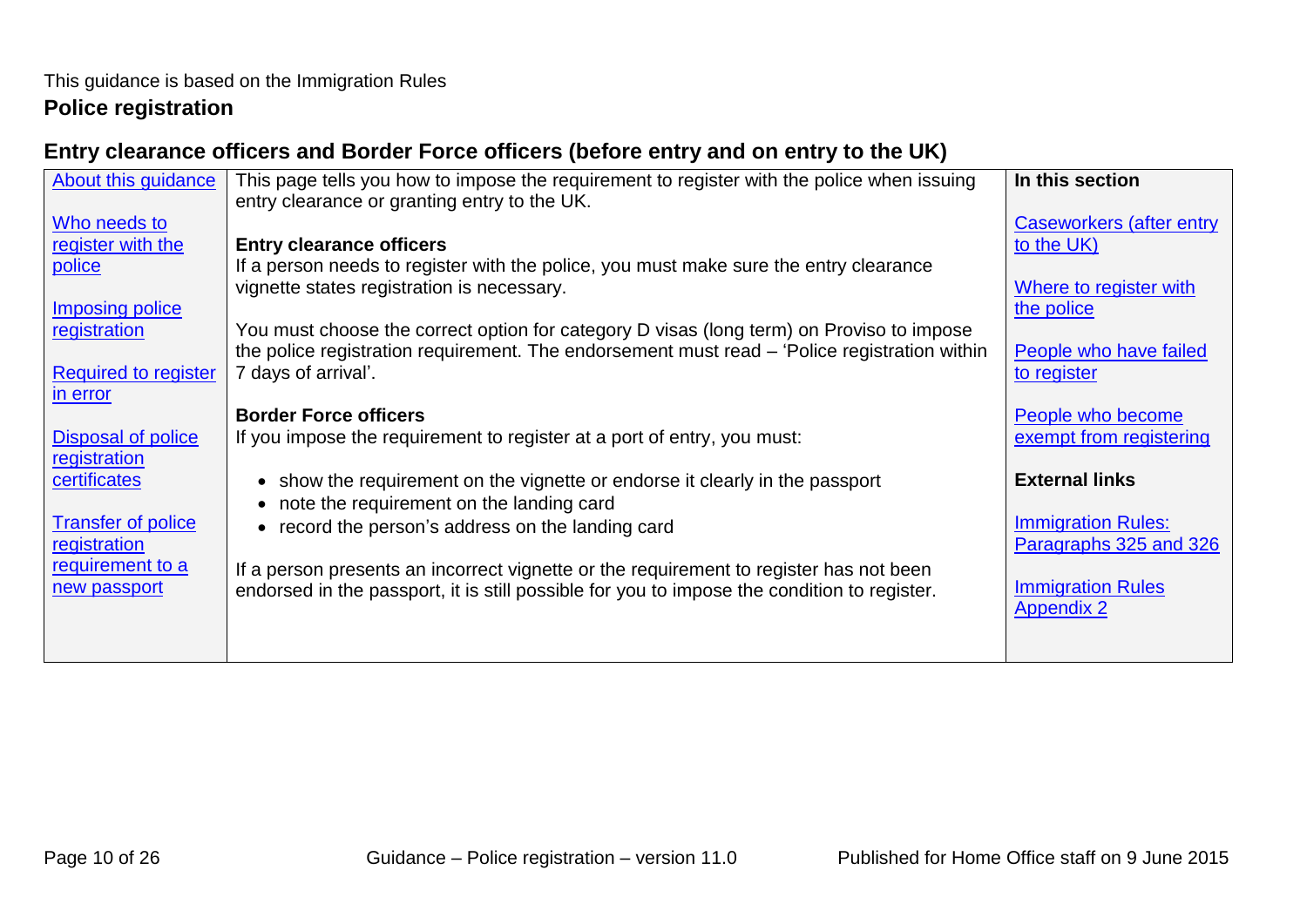# <span id="page-10-0"></span>**Caseworkers (after entry to the UK)**

| About this guidance                                                                | This page tells you how to impose or re-impose the police registration requirement when<br>granting an extension of stay (leave to remain).                                                                                                                                            | In this section                                                                                   |
|------------------------------------------------------------------------------------|----------------------------------------------------------------------------------------------------------------------------------------------------------------------------------------------------------------------------------------------------------------------------------------|---------------------------------------------------------------------------------------------------|
| Who needs to register<br>with the police<br><b>Imposing police</b><br>registration | People not previously required to register<br>If a grant of leave to remain means a person needs to register with the police, you must<br>make sure they are notified of the requirement when writing to notify them of the outcome of<br>their application.                           | Entry clearance officers<br>and Border Force<br>officers (before entry<br>and on entry to the UK) |
| <b>Required to register in</b><br>error                                            | For information on who needs to register with the police, see link on left.<br><b>CID actions</b>                                                                                                                                                                                      | Where to register with<br>the police<br>People who have failed                                    |
| <b>Disposal of police</b><br>registration certificates                             | You must:                                                                                                                                                                                                                                                                              | to register                                                                                       |
| <b>Transfer of police</b><br>registration requirement<br>to a new passport         | • note on CID that police registration code 1 applies by selecting the appropriate police<br>code in the case maintenance screen<br>select the correct police registration paragraph option from the application approval or<br>$\bullet$<br>grant of leave notification letter on CID | People who become<br>exempt from registering<br><b>External links</b>                             |
|                                                                                    | For information on where a person must register with the police, see the related link: Where<br>to register with the police.                                                                                                                                                           | <b>Immigration Rules:</b><br>Paragraphs 325 and<br>326                                            |
|                                                                                    | People already required to register<br>If a person who already needs to register with the police applies for further leave, they must<br>produce a police registration certificate (PRC) to show they have registered.                                                                 | <b>Immigration Rules</b><br><b>Appendix 2</b>                                                     |
|                                                                                    | If they still need to register, they must notify the police of the extension of leave.                                                                                                                                                                                                 |                                                                                                   |
|                                                                                    | <b>CID actions</b><br>You must:                                                                                                                                                                                                                                                        |                                                                                                   |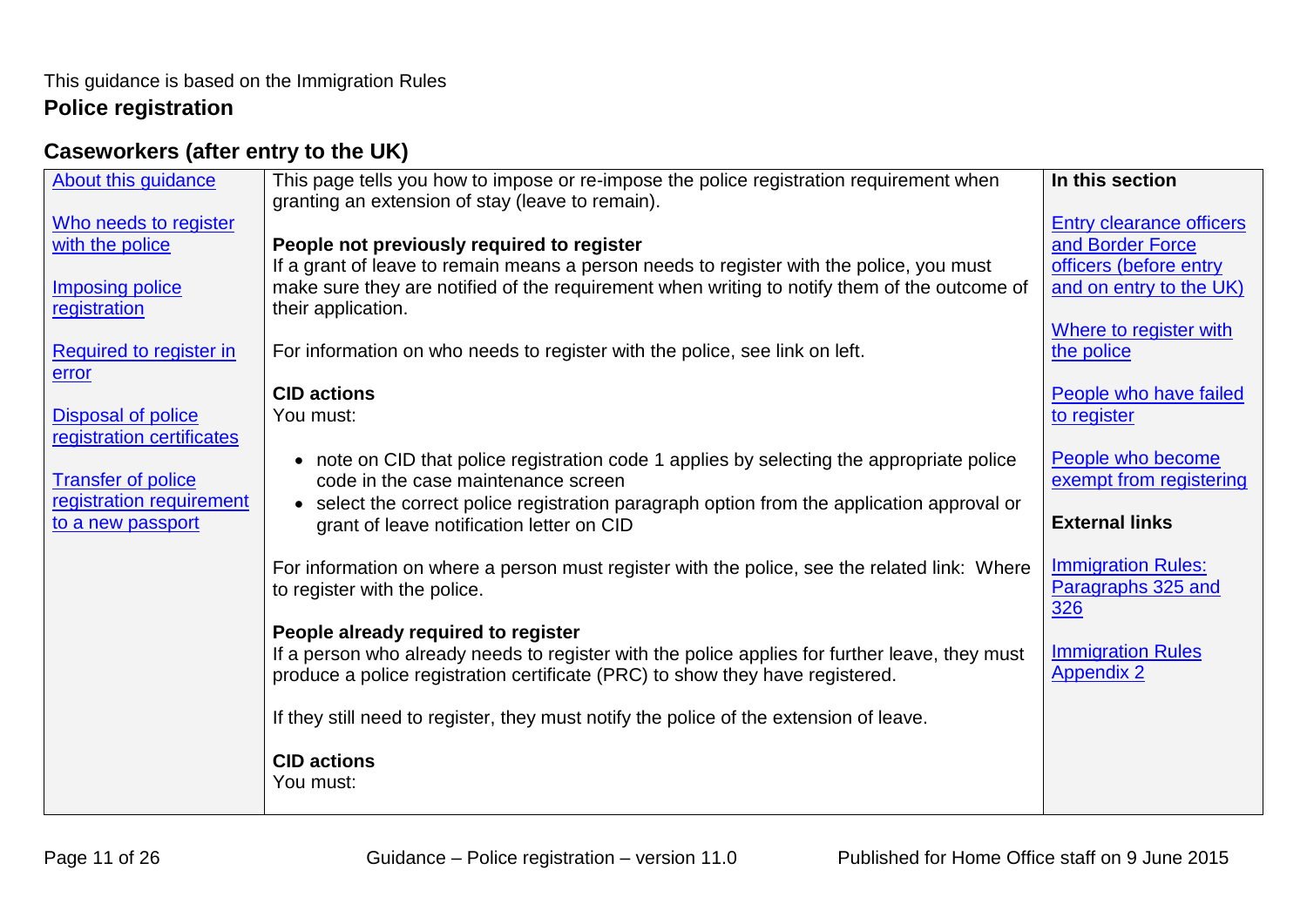This guidance is based on the Immigration Rules

| grant of leave notification letter on CID |
|-------------------------------------------|
|-------------------------------------------|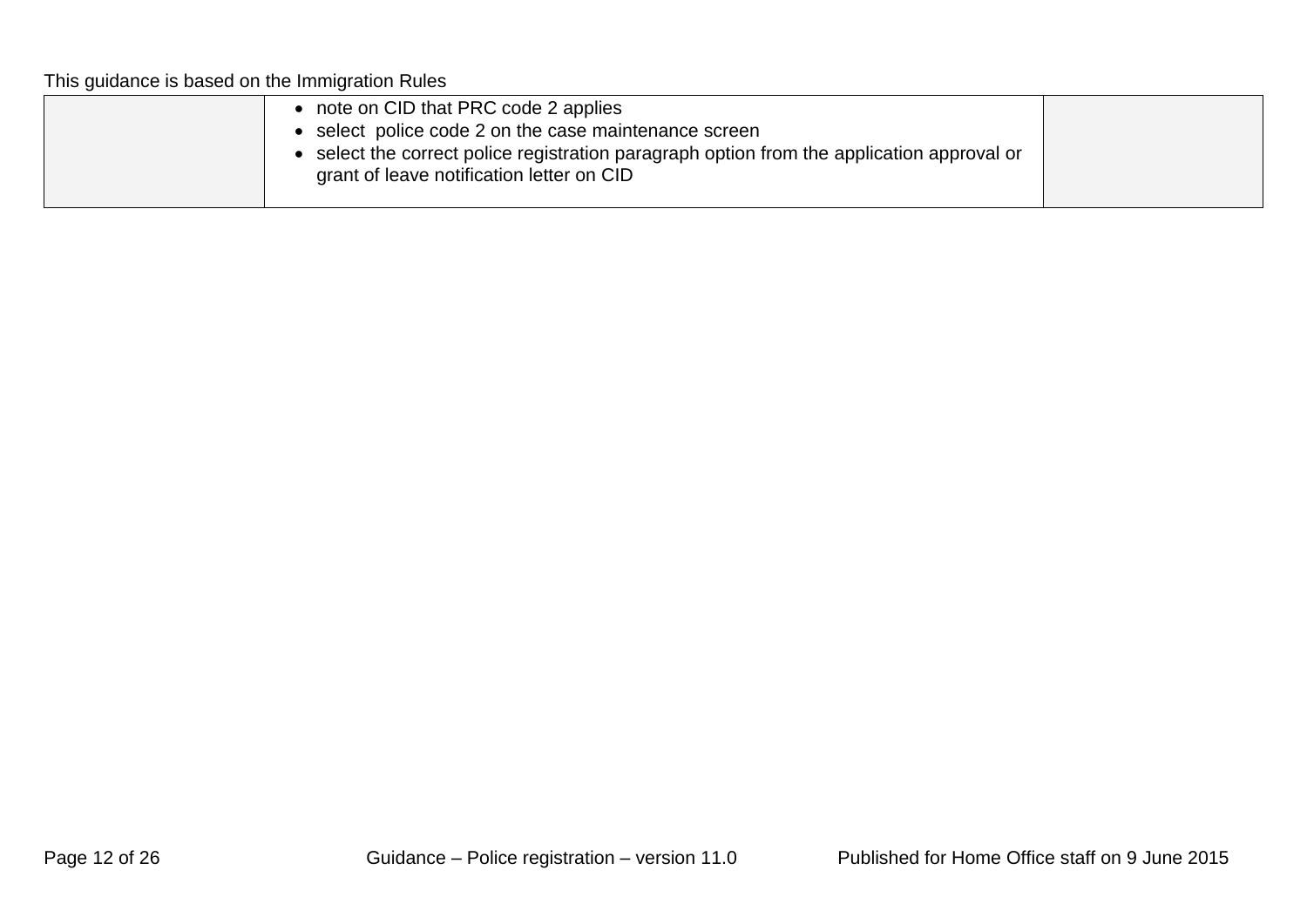# <span id="page-12-0"></span>**Where to register with the police**

| About this guidance                                           | This page tells you where a person must register with the police.                                                                                               | In this section                                                               |
|---------------------------------------------------------------|-----------------------------------------------------------------------------------------------------------------------------------------------------------------|-------------------------------------------------------------------------------|
| Who needs to register<br>with the police                      | In the London Metropolitan Police District, police registration takes place at the:<br>Overseas Visitors Records Office (OVRO)                                  | <b>Entry clearance officers</b><br>and Border Force<br>officers (before entry |
| <b>Imposing police</b><br>registration                        | 323 Borough High Street<br>London SE1 1JL<br>Telephone: 020 7230 1208                                                                                           | and on entry to the UK)<br>People who have failed                             |
| Required to register in<br>error<br><b>Disposal of police</b> | For all other locations the person registers at the nearest police registration office. They can<br>obtain the location from their local police station.        | to register<br>People who become<br>exempt from registering                   |
| registration certificates<br><b>Transfer of police</b>        | Once registered, the police will give the applicant a police registration certificate (PRC)<br>which shows they have complied with the requirement to register. | <b>External links</b>                                                         |
| registration requirement<br>to a new passport                 | When the applicant registers with the police they must pay a fee and provide the<br>following information and documents:                                        | <b>Immigration Rules:</b><br>Paragraphs 325 and<br>326                        |
|                                                               | name and gender<br>$\bullet$                                                                                                                                    |                                                                               |
|                                                               | a current photograph (or photographs)<br>date of birth and country of birth<br>$\bullet$<br>marital status                                                      | <b>Immigration Rules</b><br><b>Appendix 2</b>                                 |
|                                                               | nationality<br>address in UK                                                                                                                                    | <b>Metropolitan police</b>                                                    |
|                                                               | last place of residence outside the UK<br>date, place and mode of arrival in the UK                                                                             |                                                                               |
|                                                               | passport details                                                                                                                                                |                                                                               |
|                                                               | details of employment and/or place of study<br>$\bullet$<br>duration of leave and any conditions, including details of their biometric residence                |                                                                               |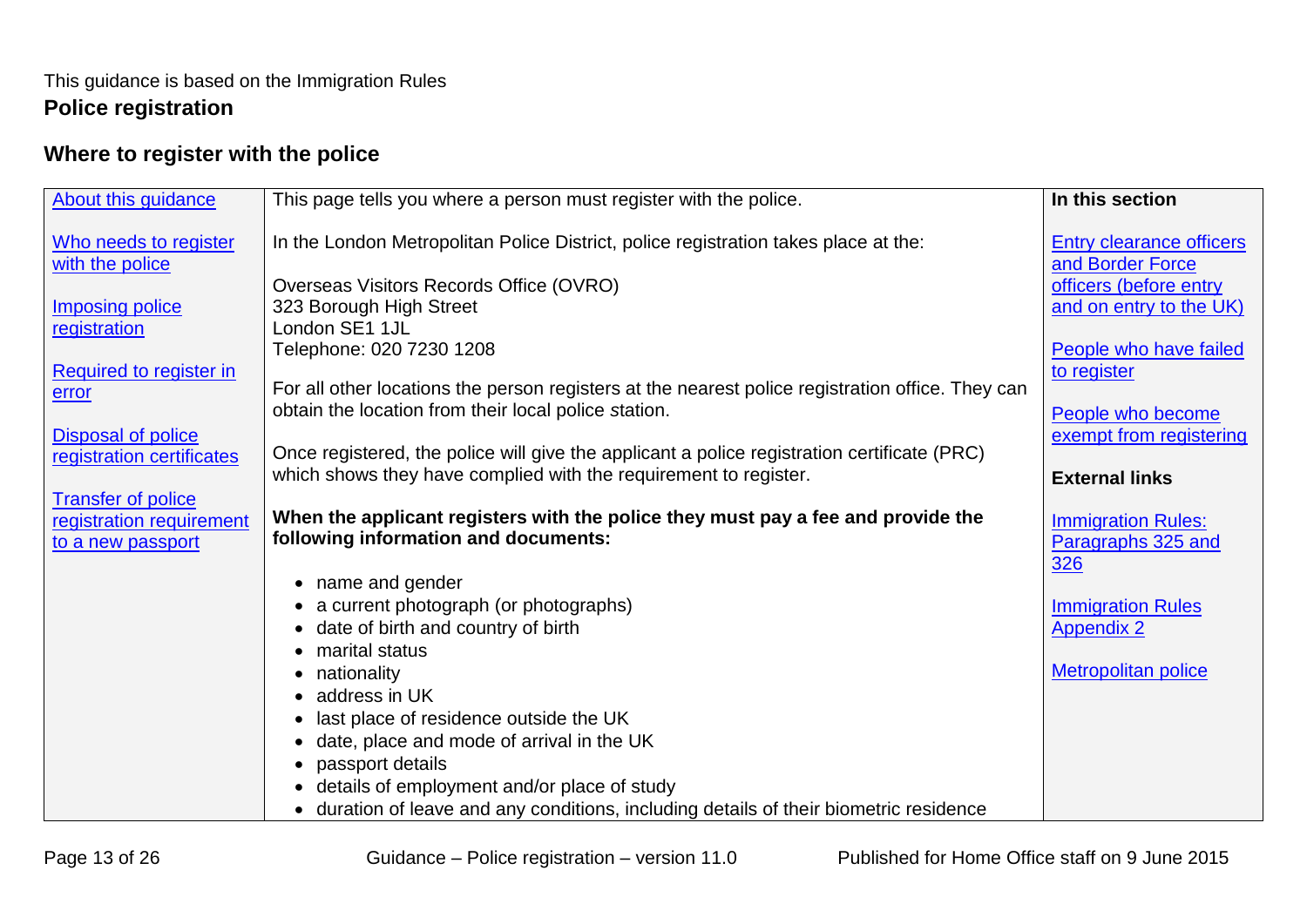#### This guidance is based on the Immigration Rules

| permit |  |
|--------|--|
|        |  |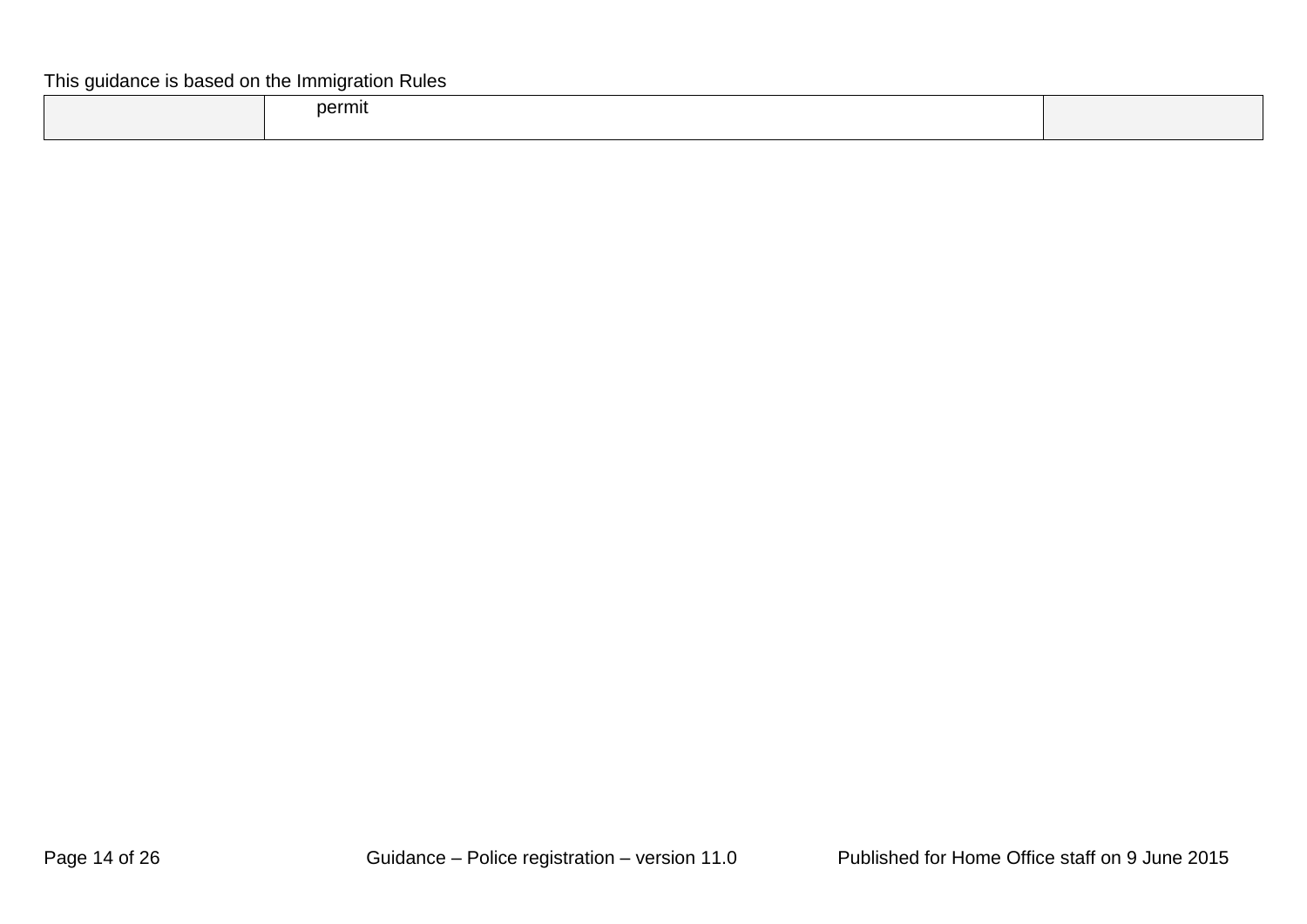# <span id="page-14-0"></span>**People who failed to register**

| About this guidance                                                        | This page tells you what to do when a person has failed to register with the police.                                                                                                                                                                                            | In this section                                                                                          |
|----------------------------------------------------------------------------|---------------------------------------------------------------------------------------------------------------------------------------------------------------------------------------------------------------------------------------------------------------------------------|----------------------------------------------------------------------------------------------------------|
| Who needs to register<br>with the police<br><b>Imposing police</b>         | Failure to register within the time specified, without reasonable excuse, is an offence under<br>section 26(1) (f) of the Immigration Act 1971. For more information on the act, see related<br>link.                                                                           | <b>Entry clearance officers</b><br>and Border Force<br>officers (before entry<br>and on entry to the UK) |
| registration<br>Required to register in<br>error                           | You must inform the police as soon as you find out an applicant who needs to register<br>either:<br>fails to register with the police<br>$\bullet$                                                                                                                              | <b>Caseworkers (after</b><br>entry to the UK)                                                            |
| <b>Disposal of police</b><br>registration certificates                     | is known to have moved from or into their area<br>$\bullet$<br>has had changes in the conditions attached to their leave<br>$\bullet$<br>• becomes exempt from the requirement                                                                                                  | Where to register with<br>the police<br>People who become                                                |
| <b>Transfer of police</b><br>registration requirement<br>to a new passport | You must clearly and correctly record on CID and landing cards:<br>• addresses                                                                                                                                                                                                  | exempt from registering<br><b>External links</b>                                                         |
|                                                                            | • if there is a need to register<br>If an applicant has failed to register, you must not decide the case. You must:                                                                                                                                                             | <b>Immigration Rules:</b><br>Paragraphs 325 and<br>326                                                   |
|                                                                            | • return the passport and other relevant documentation<br>inform them that before you can consider their application they must:<br>$\bullet$<br>$\circ$ register with the police<br>$\circ$ produce a police registration certificate (PRC), demonstrating they have registered | <b>Immigration Rules</b><br><b>Appendix 2</b>                                                            |
|                                                                            | instruct them to re-submit their passport, the PRC and any other relevant documents<br>$\bullet$<br>as required once they have registered                                                                                                                                       | <b>Immigration Rules</b><br>Paragraph 322(3)                                                             |
|                                                                            | You must make the covering letter to the individual detailed enough for it to be used as<br>evidence to the police that an application is with the Home Office pending registration and<br>endorsement of the PRC.                                                              | <b>Immigration Act 1971:</b><br><b>Section 26(1)(f)</b>                                                  |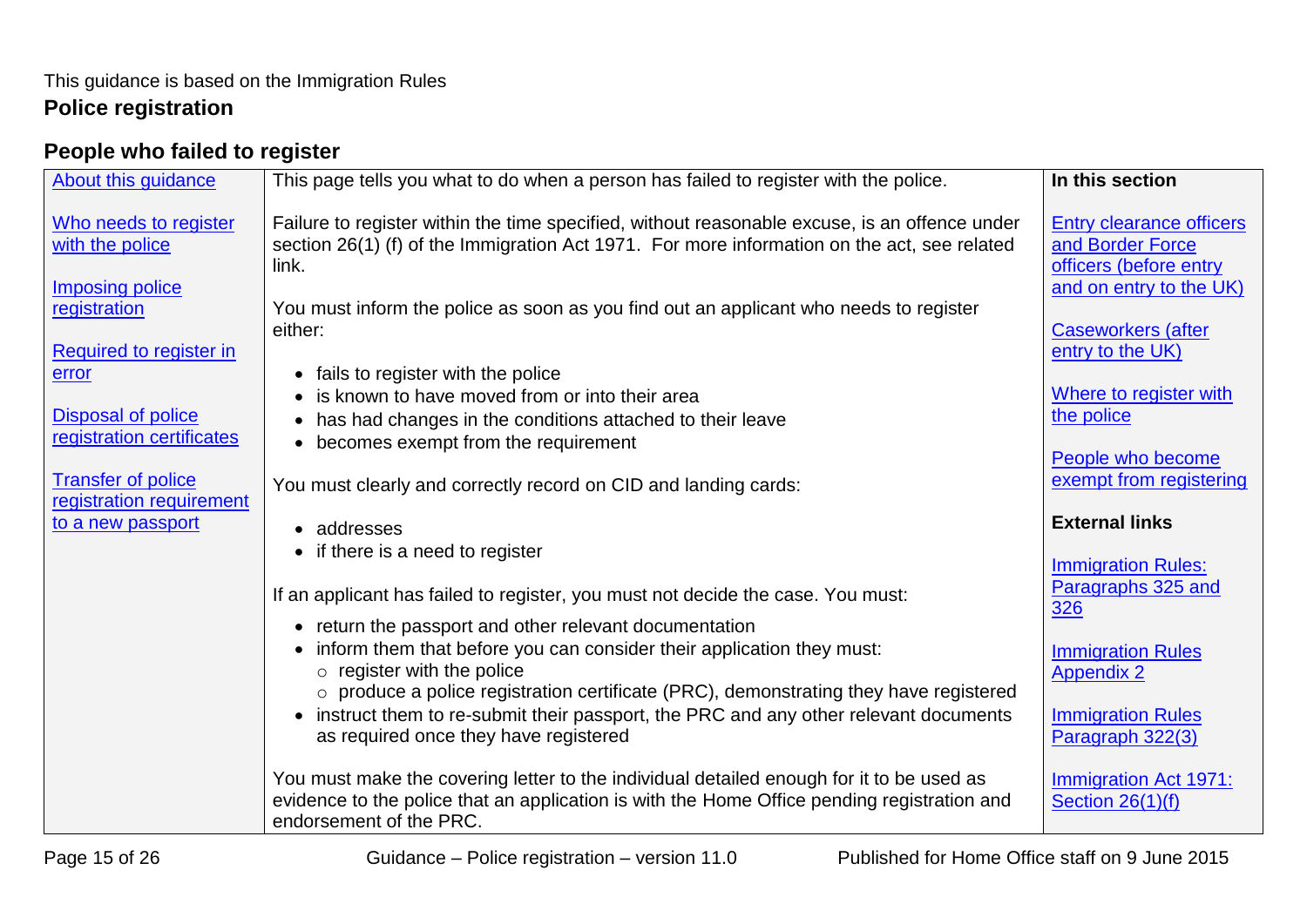This guidance is based on the Immigration Rules

Once an applicant has complied with the requirement to register you can process the application as normal. Official: sensitive – do not disclose – start of section The information in this page has been removed as it is restricted for internal Home Office use only. Official: sensitive – do not disclose – end of section If the applicant still fails to register, you must consider refusing future applications under paragraph 322(3) of the Immigration Rules (see related link).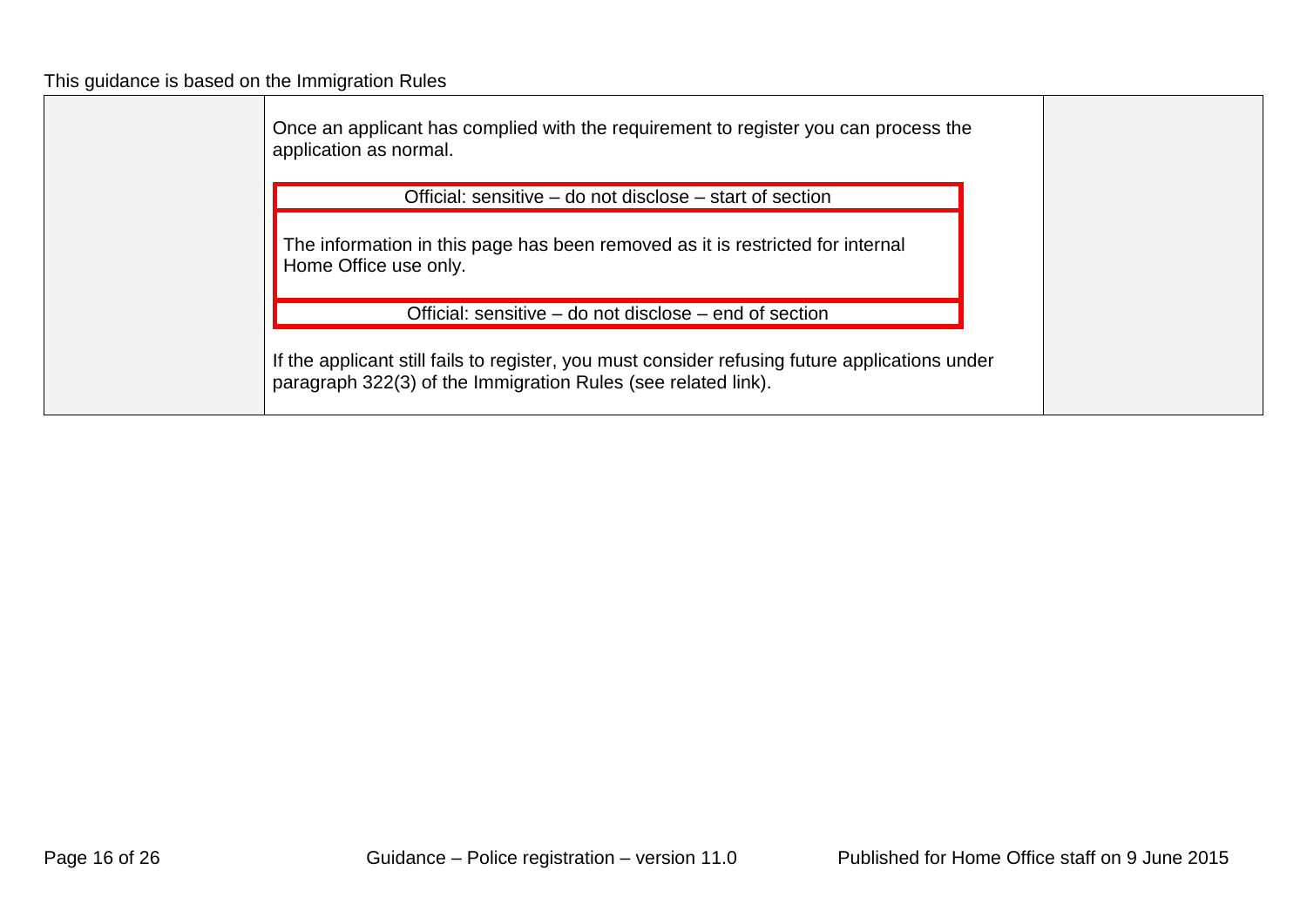# <span id="page-16-0"></span>**People who become exempt from registration**

| About this guidance                                                        | This page tells you what to do when a person becomes exempt from the requirement to                                                                                                                                                               | In this section                                                          |
|----------------------------------------------------------------------------|---------------------------------------------------------------------------------------------------------------------------------------------------------------------------------------------------------------------------------------------------|--------------------------------------------------------------------------|
| Who needs to register<br>with the police                                   | register with the police.<br>A person can become exempt from the need to register by:                                                                                                                                                             | Entry clearance officers<br>and Border Force<br>officers (before entry   |
| <b>Imposing police</b><br>registration<br>Required to register in          | being granted leave in a category which is exempt from the requirement to register<br>$\bullet$<br>obtaining a nationality that is not specified in Appendix 2 of the Immigration Rules, see<br>related link                                      | and on entry to the UK)<br><b>Caseworkers (after</b><br>entry to the UK) |
| error<br><b>Disposal of police</b><br>registration certificates            | As the requirement was correctly imposed at the time, you must not delete the requirement<br>from the passport. Any fee paid on registration is not refundable.                                                                                   | Where to register with<br>the police                                     |
| <b>Transfer of police</b><br>registration requirement<br>to a new passport | You must:<br>endorse the registration certificate as 'exempt from registration' and return it to the<br>applicant                                                                                                                                 | People who have failed<br>to register<br><b>External links</b>           |
|                                                                            | select the relevant option in the grant notification letter to advise the person that they<br>$\bullet$<br>are no longer required to register with the police<br>select the appropriate police code 5 in the case maintenance screen<br>$\bullet$ | <b>Immigration Rules:</b><br>Paragraphs 325 and<br>326                   |
|                                                                            |                                                                                                                                                                                                                                                   | Appendix 2 of the<br><b>Immigration Rules</b>                            |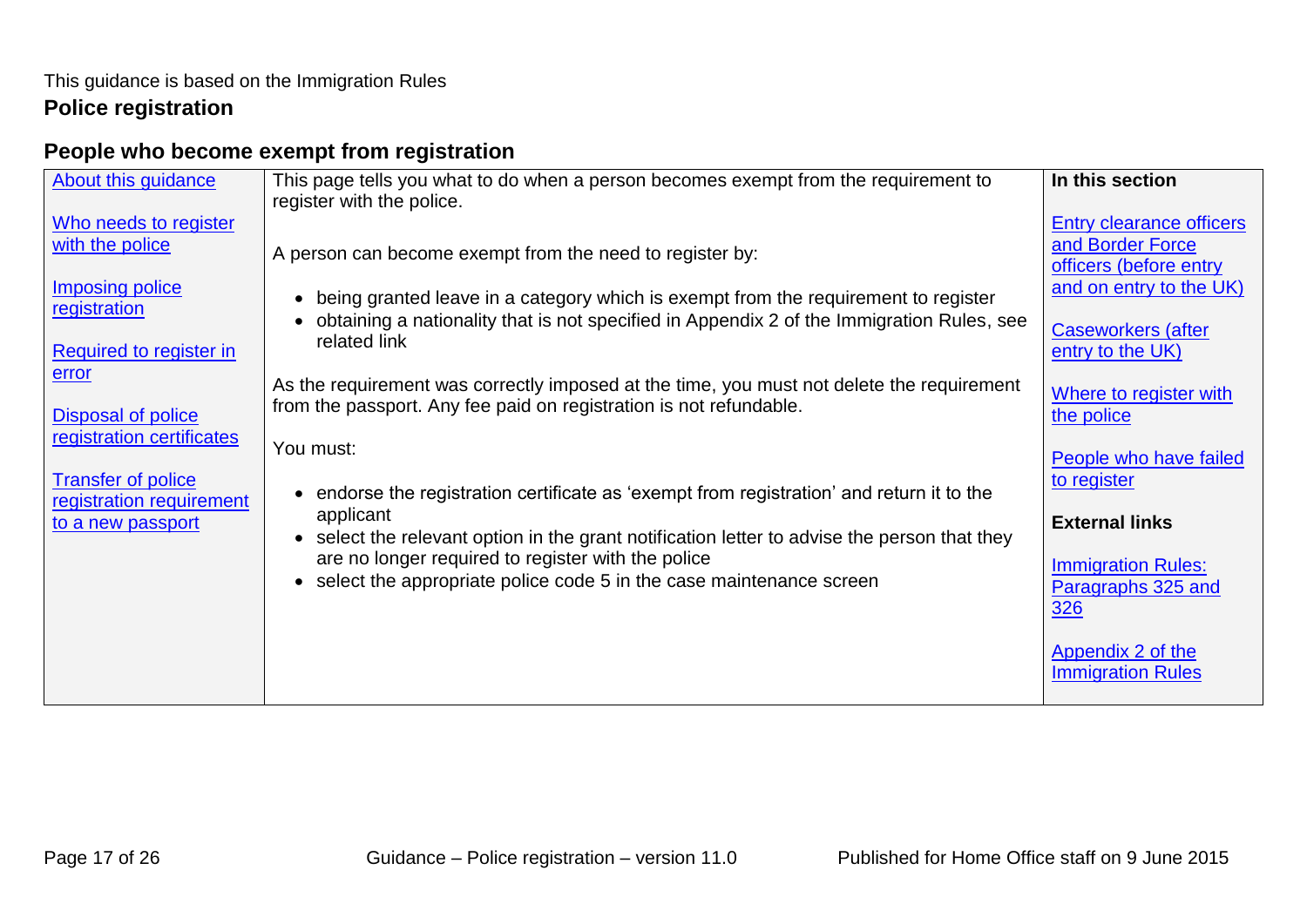# <span id="page-17-0"></span>**Required to register in error**

| <b>About this guidance</b>                             | This page tells you what to do if an applicant claims they have been required to register with<br>the police in error.                                                                       | <b>Related links</b>                            |
|--------------------------------------------------------|----------------------------------------------------------------------------------------------------------------------------------------------------------------------------------------------|-------------------------------------------------|
| Who needs to register                                  |                                                                                                                                                                                              | Link to staff intranet                          |
| with the police                                        | If an applicant claims they have been required to register with the police in error, you must<br>first find out whether the requirement was imposed before entry, on entry or after entry.   | removed                                         |
| <b>Imposing police</b>                                 | When you have found out when this requirement was imposed you must:                                                                                                                          |                                                 |
| registration                                           |                                                                                                                                                                                              | <b>External links</b>                           |
|                                                        | • send before entry cases to the referred casework unit                                                                                                                                      |                                                 |
| <b>Disposal of police</b><br>registration certificates | • send on entry cases to Border Force operational advice and support (BF OAS)                                                                                                                | <b>Immigration Rules:</b><br>Paragraphs 325 and |
|                                                        | The following in-country applicants must apply for an administrative review if they believe                                                                                                  | <u>326</u>                                      |
| <b>Transfer of police</b>                              | that the police registration condition has been wrongly applied to their grant of leave to                                                                                                   |                                                 |
| registration requirement                               | remain.                                                                                                                                                                                      | <b>Immigration Rules</b>                        |
| to a new passport                                      | • Tier 4 main applicants or their dependants whose applications were made on or after<br>20 October 2014                                                                                     | <b>Appendix 2</b>                               |
|                                                        | Tiers 1, 2 or 5 main applicants or their dependants whose applications were made<br>$\bullet$<br>on or after 2 March 2015                                                                    | Link to staff intranet<br>removed               |
|                                                        | • In-country applicants where the decision was made on their application on or after<br>6 April 2015, subject to certain exceptions – see related link: Administrative Review<br>for details |                                                 |
|                                                        | Any in-country cases not meeting the administrative review criteria should be returned to the<br>case working unit that imposed the police registration requirement for action.              |                                                 |
|                                                        | You must always:                                                                                                                                                                             |                                                 |
|                                                        | • establish the applicant's category, nationality and conditions set at the time the<br>requirement was imposed                                                                              |                                                 |
|                                                        | for on-entry cases, and unless you are forwarding the case to BF OAS, you must<br>obtain the visa application form (VAF) or landing card                                                     |                                                 |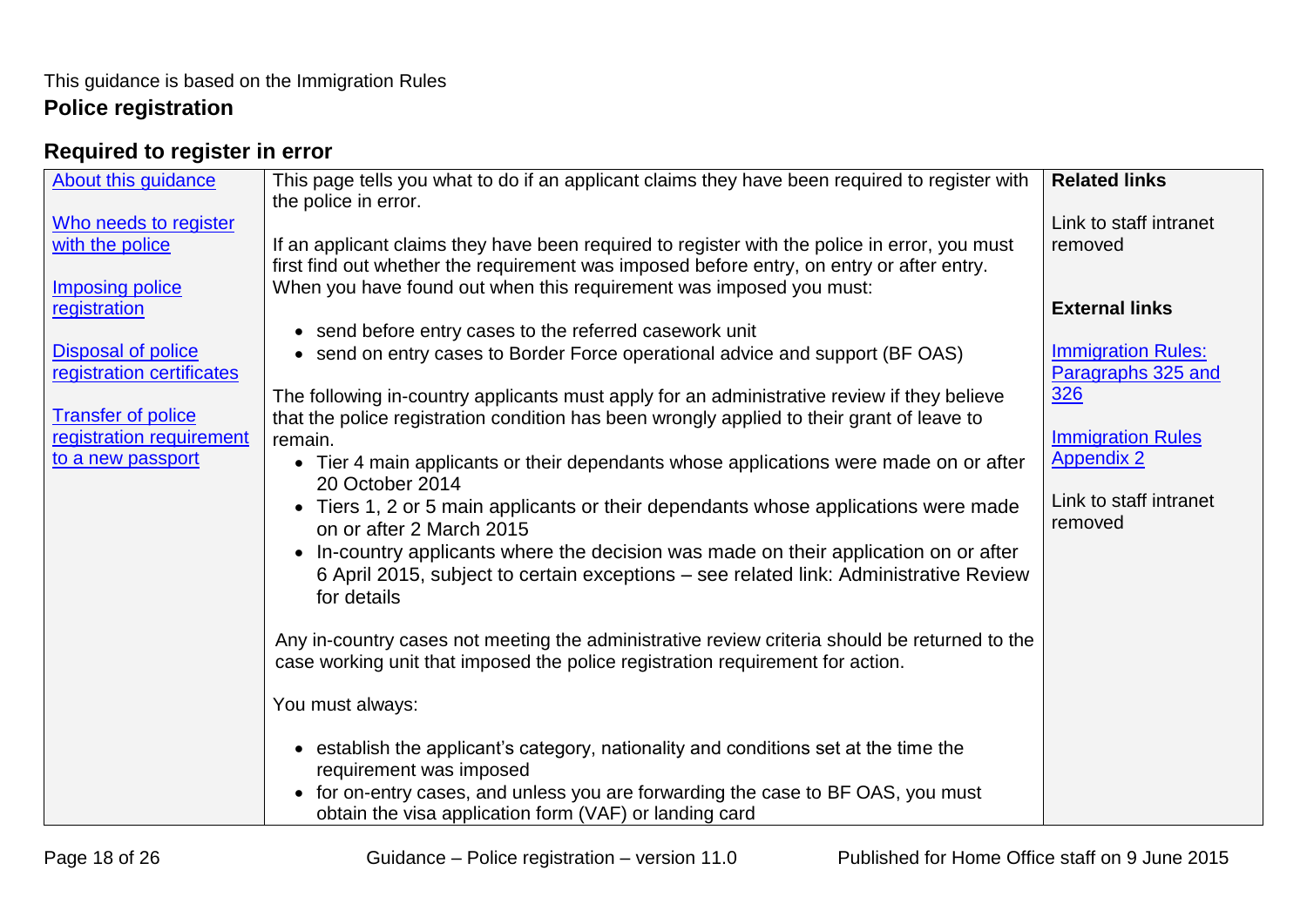This guidance is based on the Immigration Rules

| You must be satisfied the requirement to register with the police was imposed in error at the<br>time it was imposed. For example the following would not have had the original requirement<br>imposed in error:                                                                                                  |  |
|-------------------------------------------------------------------------------------------------------------------------------------------------------------------------------------------------------------------------------------------------------------------------------------------------------------------|--|
| • an applicant who becomes exempt later by obtaining a different category of leave<br>• by obtaining dual nationality                                                                                                                                                                                             |  |
| Removing the requirement - person has not yet registered<br>If the applicant has not yet registered, you must:                                                                                                                                                                                                    |  |
| • delete the registration endorsement in the person's passport<br>• return the passport to them, enclosing ICD.1100 to explain the endorsement was<br>imposed in error                                                                                                                                            |  |
| • amend CID, if appropriate to make sure the police are notified of the error<br>Removing the requirement - person has registered                                                                                                                                                                                 |  |
| If the applicant has registered, you must:                                                                                                                                                                                                                                                                        |  |
| • obtain the police registration certificate and endorse the back page with 'exempt from<br>registration'                                                                                                                                                                                                         |  |
| • return the certificate and passport to the person, with an ICD.1100 to explain the<br>original endorsement was imposed in error<br>• write to the Overseas Visitor Records Office (OVRO), if the person lives in the London                                                                                     |  |
| Metropolitan Police District; or the Chief Constable of the relevant police force if they<br>live outside of Greater London, to explain the requirement was imposed in error and<br>request they consider refunding the fee<br>• amend CID to reflect the correct status                                          |  |
| You must consider the requirement to have been imposed in error if a dual national had<br>another nationality not listed in Appendix 2 when they were admitted to the UK. For more<br>information on which nationalities need to register with the police, see the related link:<br>Immigration Rules Appendix 2. |  |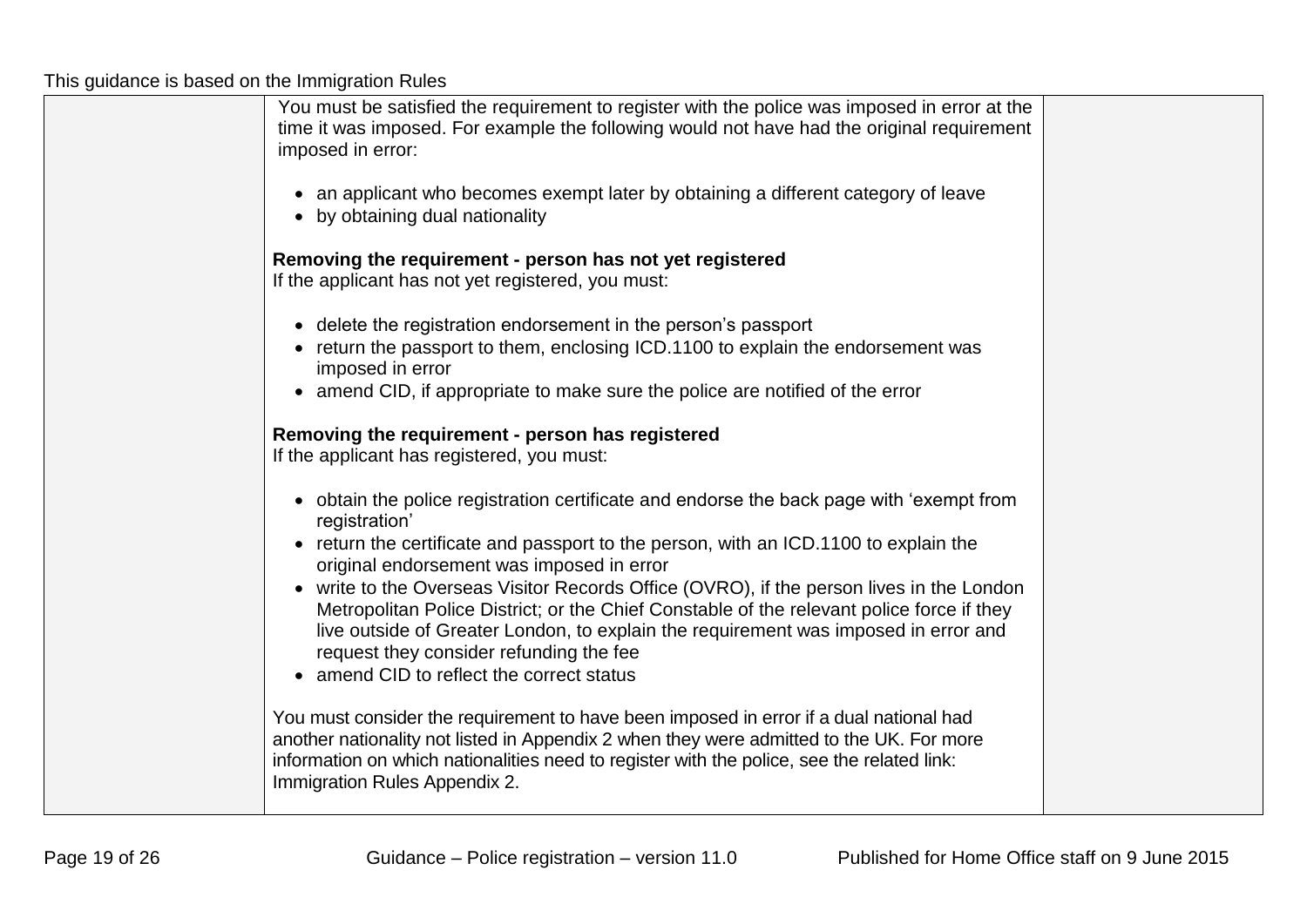# <span id="page-19-0"></span>**Disposal of police registration certificates**

| About this guidance                                                        | This page tells you what to do with a police registration certificate (PRC) if a person is<br>leaving the UK.                                                                                                                                                                                                                                | <b>Related links</b>               |
|----------------------------------------------------------------------------|----------------------------------------------------------------------------------------------------------------------------------------------------------------------------------------------------------------------------------------------------------------------------------------------------------------------------------------------|------------------------------------|
| Who needs to register<br>with the police                                   | If a person intending to leave the UK returns their police registration certificate to you,<br>forward it to the general registry.                                                                                                                                                                                                           | Links to staff intranet<br>removed |
| Imposing police<br>registration<br>Required to register in<br><u>error</u> | If a person has been refused leave to enter the UK, or has been arrested as an immigration<br>offender, keep the impounded certificate until they have been removed from the UK. Once<br>they have been removed, send it to the general registry, together with a Border Force or<br>Home Office officer's report.                           | <b>External links</b>              |
| <b>Transfer of police</b><br>registration requirement<br>to a new passport | General registry will arrange to forward the police registration certificate to the appropriate<br>police force. The police will keep the certificate for 2 years, then dispose of it.<br>For more information on the general registry, see the related link.<br>Contact general registry using related link: Email: General registry inbox. |                                    |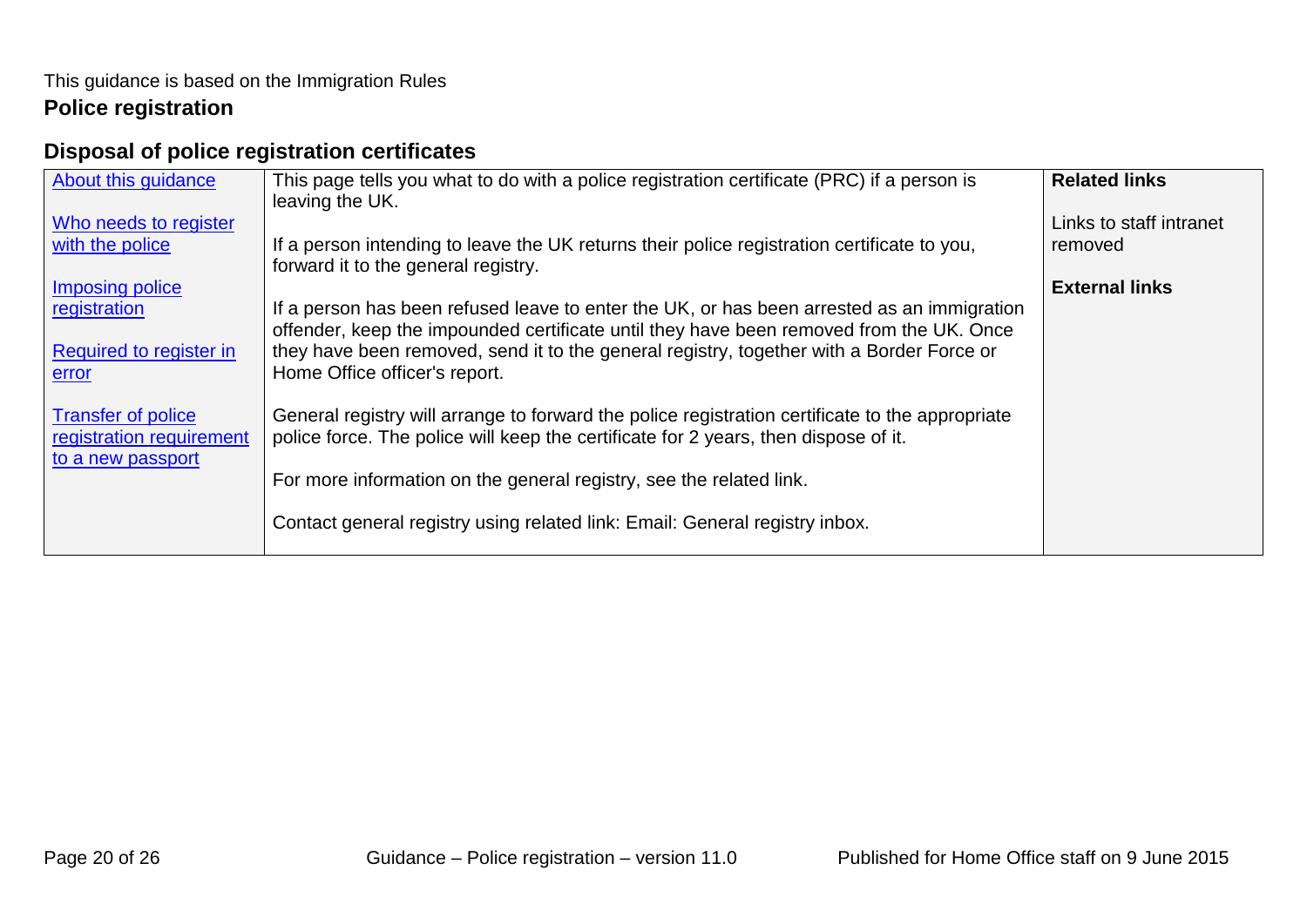# <span id="page-20-0"></span>**Transfer of police registration requirement to a new passport**

| About this guidance                                             | This section tells you how to transfer the requirement to register with the police to a new<br>passport when the police registration requirement applies.             | In this section                                                        |
|-----------------------------------------------------------------|-----------------------------------------------------------------------------------------------------------------------------------------------------------------------|------------------------------------------------------------------------|
| Who needs to register<br>with the police                        | You must also read the information at related link: Transfer endorsements.                                                                                            | <b>Police registration</b><br>certificate not provided                 |
| Imposing police<br>registration                                 | When an applicant obtains a new passport, the change in passport details is a change in<br>circumstances, which they must report to the police.                       | <b>Police registration</b><br>certificate provided but<br>not endorsed |
| Required to register in                                         | For more information on transferring conditions, see related links:                                                                                                   |                                                                        |
| error<br><b>Disposal of police</b><br>registration certificates | police registration certificate not provided<br>police registration certificate provided but not endorsed<br>$\bullet$<br>transferring conditions on CID<br>$\bullet$ | <b>Transferring conditions</b><br>on CID<br><b>Related links</b>       |
|                                                                 |                                                                                                                                                                       | Link to staff intranet<br>removed                                      |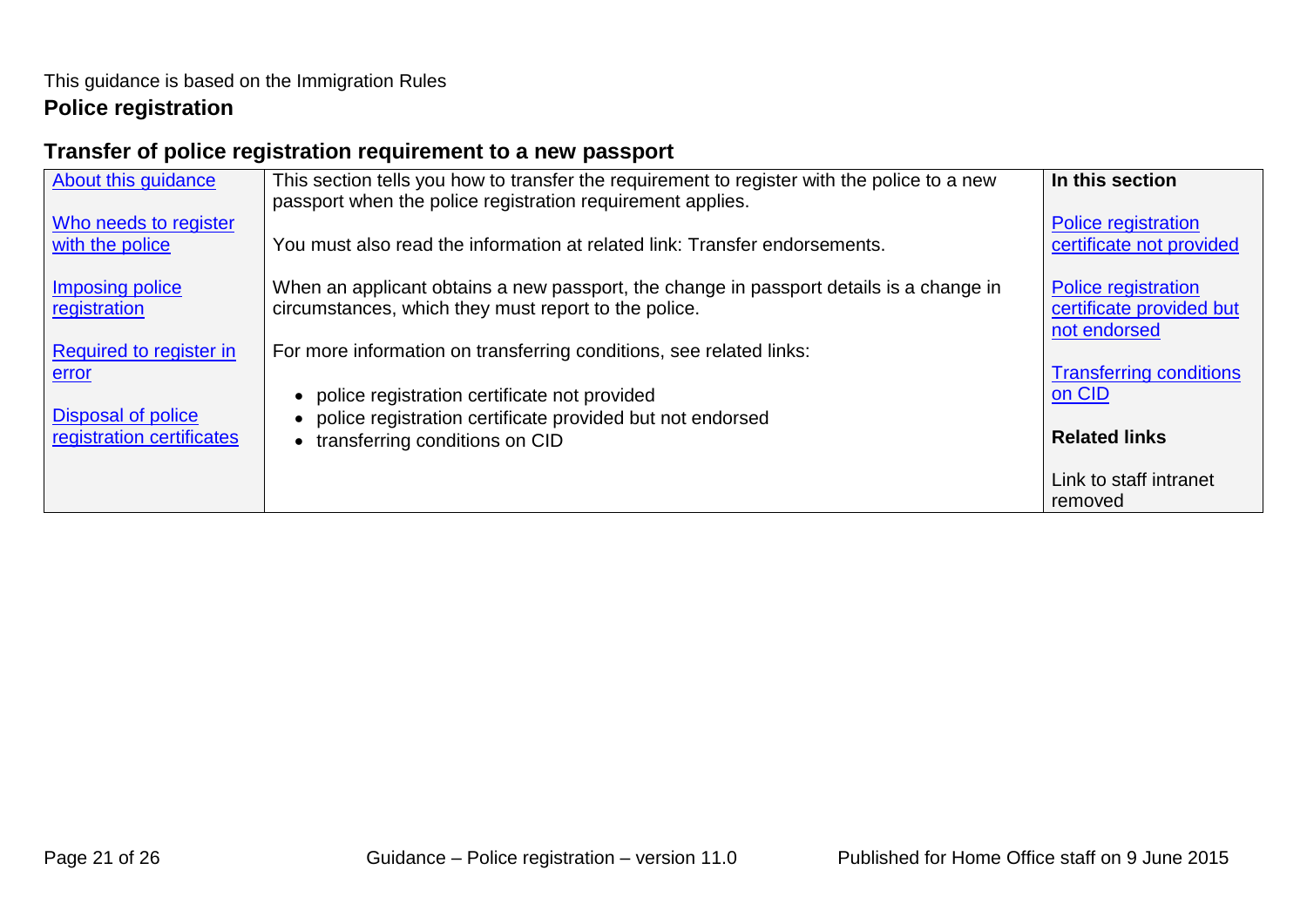# <span id="page-21-0"></span>**Police registration certificate not provided**

| About this guidance                                    | This page tells you how to transfer the police registration requirement to a new passport if                                                                                            | In this section                   |
|--------------------------------------------------------|-----------------------------------------------------------------------------------------------------------------------------------------------------------------------------------------|-----------------------------------|
|                                                        | they do not provide the police registration certificate (PRC).                                                                                                                          |                                   |
| Who needs to register                                  |                                                                                                                                                                                         | Police registration               |
| with the police                                        | If an applicant does not provide their PRC with their application, you must request it before<br>you can process the application. This also makes sure the applicant has reported their | certificate provided but          |
| Imposing police                                        | original extension of stay to the police as required.                                                                                                                                   | not endorsed                      |
| registration                                           |                                                                                                                                                                                         | <b>Transferring conditions</b>    |
|                                                        | If an applicant fails to provide their PRC within a reasonable time, refer the case to a senior                                                                                         | on CID                            |
| Required to register in                                | caseworker or line manager to consider curtailing leave under paragraph 323(i) and 322(3)                                                                                               |                                   |
| error                                                  | of the Immigration Rules. This is because the applicant has failed to provide sufficient                                                                                                | <b>Related links</b>              |
|                                                        | evidence of complying with the conditions attached to their stay.                                                                                                                       |                                   |
| <b>Disposal of police</b><br>registration certificates | See related links:                                                                                                                                                                      | Link to staff intranet<br>removed |
|                                                        |                                                                                                                                                                                         |                                   |
| <b>Transfer of police</b>                              | Immigration Rules: Paragraphs 320-324<br>$\bullet$                                                                                                                                      | <b>External links</b>             |
| registration requirement                               | General grounds for refusal<br>$\bullet$                                                                                                                                                |                                   |
| to a new passport                                      |                                                                                                                                                                                         | <b>Immigration Rules:</b>         |
|                                                        | There is no provision in law to refuse to transfer conditions only because the applicant has                                                                                            | Paragraphs 325 and                |
|                                                        | not submitted their PRC.                                                                                                                                                                | <b>326</b>                        |
|                                                        |                                                                                                                                                                                         | <b>Immigration Rules:</b>         |
|                                                        |                                                                                                                                                                                         | Paragraphs 320-324                |
|                                                        |                                                                                                                                                                                         |                                   |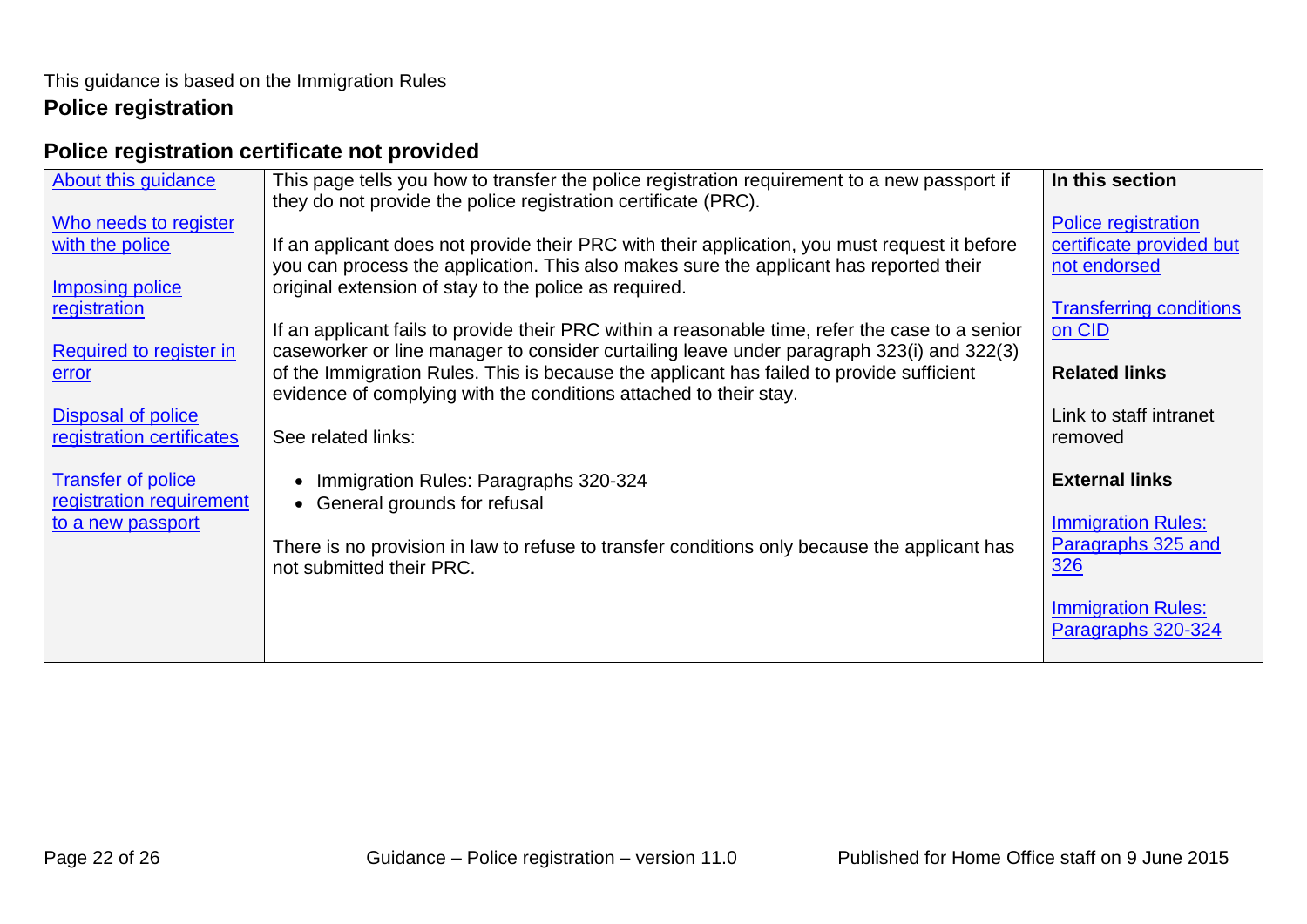# <span id="page-22-0"></span>**Police registration certificate provided but not endorsed**

| About this guidance                                   | This page tells you about transferring the police registration requirement to a new passport if   | In this section                |
|-------------------------------------------------------|---------------------------------------------------------------------------------------------------|--------------------------------|
|                                                       | they have provided the police registration certificate (PRC) but it has not been endorsed.        |                                |
| Who needs to register                                 |                                                                                                   | Police registration            |
| with the police                                       | If the applicant provides the PRC, but it does not have their current period of leave endorsed    | certificate not provided       |
|                                                       | in it, return the PRC with a letter to tell the applicant the Home Office will not consider their |                                |
| <b>Imposing police</b>                                | application until they have registered as required.                                               | <b>Transferring conditions</b> |
| registration                                          |                                                                                                   | on CID                         |
|                                                       | If the applicant returns the PRC without the proper endorsement, or does not return it within     |                                |
| Required to register in                               | a reasonable time, refer the case to your senior caseworker or line manager for                   | <b>Related links</b>           |
| error                                                 | consideration of curtailing leave under paragraph 323(i) and 322(3) of the Immigration            |                                |
|                                                       | Rules. This is because the applicant has failed to provide sufficient evidence of complying       | Link to staff intranet         |
| <b>Disposal of police</b>                             | with the conditions attached to their stay.                                                       | removed                        |
| registration certificates                             |                                                                                                   | <b>External links</b>          |
|                                                       | See related links:                                                                                |                                |
| <b>Transfer of police</b><br>registration requirement |                                                                                                   | <b>Immigration Rules:</b>      |
| to a new passport                                     | Immigration Rules: Paragraphs 320-324                                                             | Paragraphs 325 and             |
|                                                       | General grounds for refusal                                                                       | 326                            |
|                                                       | If the applicant has registered as required, the application may continue.                        |                                |
|                                                       |                                                                                                   | <b>Immigration Rules:</b>      |
|                                                       |                                                                                                   | Paragraphs 320-324             |
|                                                       |                                                                                                   |                                |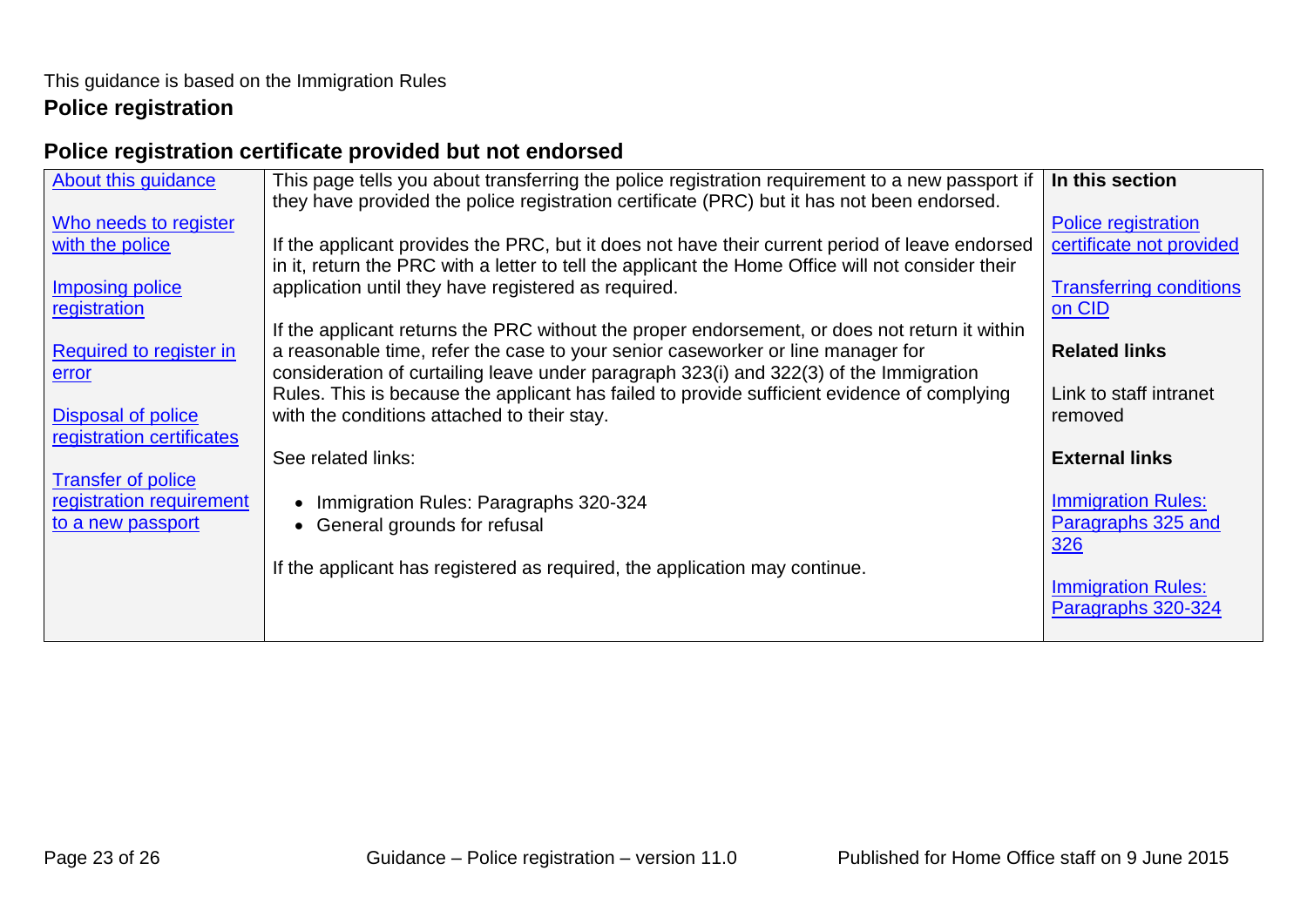# <span id="page-23-0"></span>**Transferring conditions on CID**

| About this guidance                                                                                     | This page tells you how to complete CID when transferring the requirement to register with<br>the police where the requirement to register continues.                             | In this section                                                        |
|---------------------------------------------------------------------------------------------------------|-----------------------------------------------------------------------------------------------------------------------------------------------------------------------------------|------------------------------------------------------------------------|
| Who needs to register<br>with the police                                                                | When you transfer conditions for an applicant who needs to register with the police enter<br>code '2, P.R. to be continued', in the police code field of the case details screen. | Police registration<br>certificate not provided                        |
| Imposing police<br>registration                                                                         | When you create the ICD.3255 transfer of conditions letter, select the relevant police<br>registration paragraph from the 2 options:                                              | <b>Police registration</b><br>certificate provided but<br>not endorsed |
| Required to register in<br>error<br><b>Disposal of police</b>                                           | for those living in the London Metropolitan Police District<br>$\bullet$<br>for those living outside the London Metropolitan Police District<br>$\bullet$                         | <b>External links</b><br><b>Immigration Rules:</b>                     |
| registration certificates<br><b>Transfer of police</b><br>registration requirement<br>to a new passport | You must tell the applicant they must report to the police to register the change in passport<br>details and transfer of conditions to a biometric residence permit.              | Paragraphs 325 and<br>326                                              |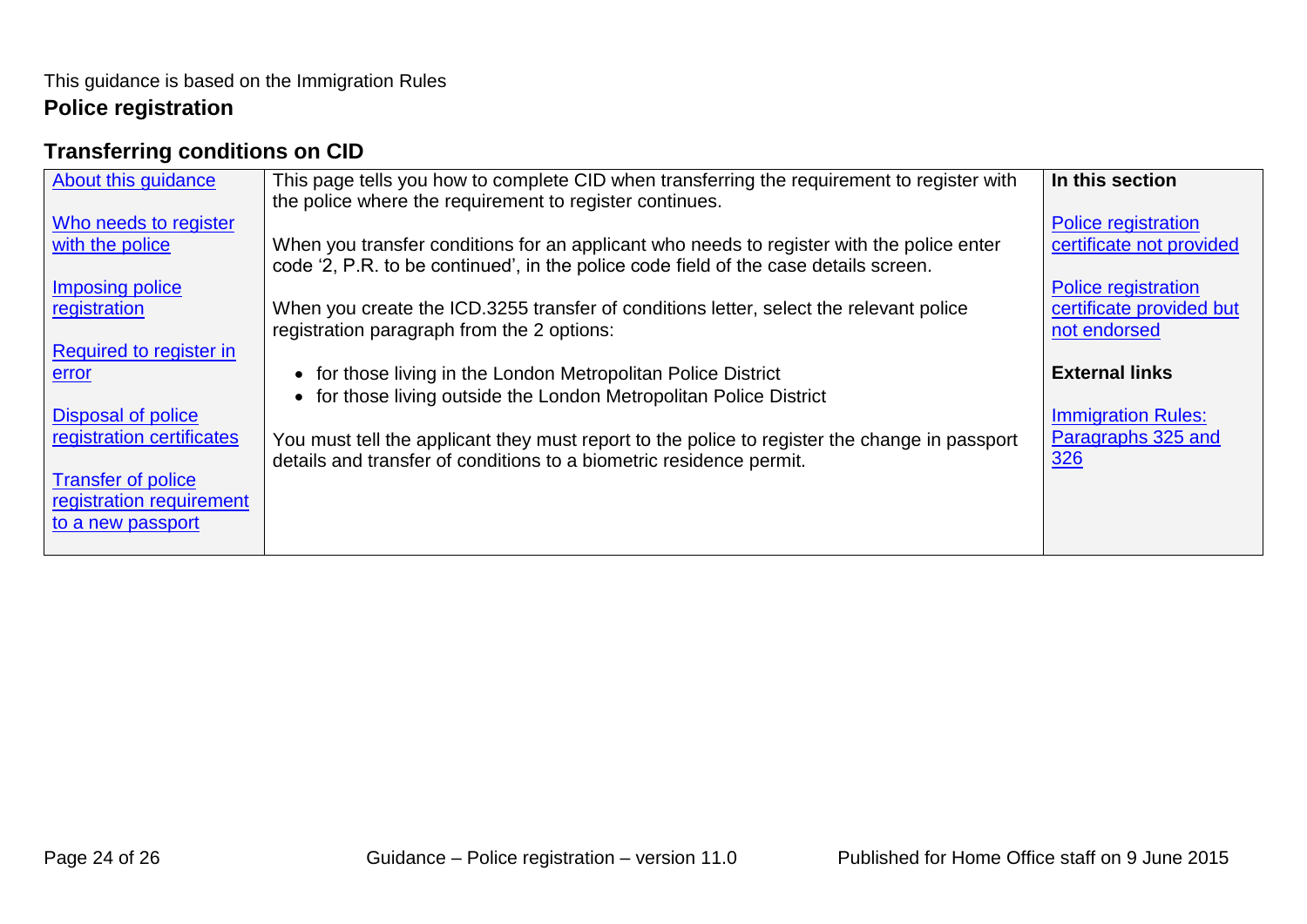#### <span id="page-24-0"></span>**Contact**

| <b>About this guidance</b> | This page explains who to contact for more help with a specific case in the police<br>registration category.                                                                 | In this section                    |
|----------------------------|------------------------------------------------------------------------------------------------------------------------------------------------------------------------------|------------------------------------|
| Who needs to register      |                                                                                                                                                                              | Changes to this                    |
| with the police            | If you have read the relevant Immigration Rules and this guidance and still need more help<br>with this category, you must first ask your senior caseworker or line manager. | guidance                           |
| <b>Imposing police</b>     |                                                                                                                                                                              | Information owner                  |
| registration               | If the question cannot be answered at that level, you may email:                                                                                                             |                                    |
|                            |                                                                                                                                                                              | <b>External links</b>              |
| Required to register in    | Official: sensitive – do not disclose – start of section                                                                                                                     |                                    |
| error                      | The information in this page has been removed as it is restricted for internal Home Office                                                                                   | Links to staff intranet<br>removed |
| <b>Disposal of police</b>  | use only.                                                                                                                                                                    |                                    |
| registration certificates  | Official: sensitive – do not disclose – end of section                                                                                                                       |                                    |
|                            |                                                                                                                                                                              |                                    |
| <b>Transfer of police</b>  | Border Force officers can email the BF OAS enquiries inbox, see related link.                                                                                                |                                    |
| registration requirement   |                                                                                                                                                                              |                                    |
| to a new passport          | Changes to this guidance can only be made by the guidance rules and forms team                                                                                               |                                    |
|                            | (GRaFT). If you think the policy content needs amending you must contact the relevant<br>policy team, who will ask GRaFT to update the guidance, if appropriate.             |                                    |
|                            |                                                                                                                                                                              |                                    |
|                            | The GRaFT will accept direct feedback on broken links, missing information or the format,                                                                                    |                                    |
|                            | style and navigability of this guidance. You can send these using the related link: Email:                                                                                   |                                    |
|                            | Guidance - making changes.                                                                                                                                                   |                                    |
|                            |                                                                                                                                                                              |                                    |